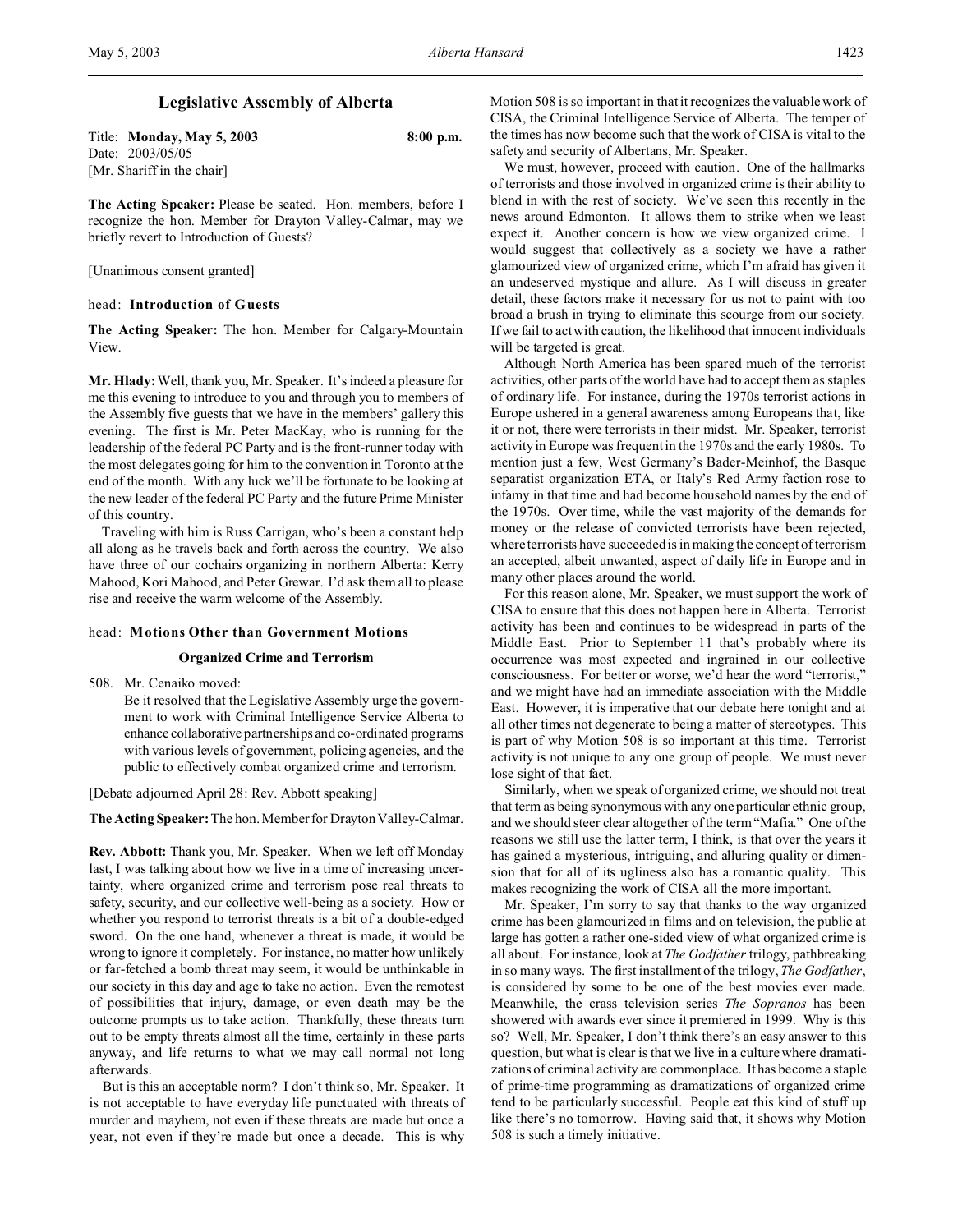Collectively as a society we have a rather skewed view of what organized crime is and the toll that it really takes on our communities. For instance, a 2002 Environics survey of adult Albertans showed that about 60 percent of the respondents rated impaired driving as the crime that most concerned them. On the other hand, gang violence, organized crime, fraud, and prostitution were of concern to only 35 percent of Albertans. No matter how entertaining a particular crime show may be and no matter how alluring and beguiling organized crime may seem to some, make no mistake about it, Mr. Speaker: in real life it is neither.

There is nothing alluring or entertaining about this destructive phenomenon. With some regularity we hear reports about how organized crime makes its presence known in our communities. It is both unnerving and alarming to know how the arms of organized crime are long enough to spread to such a wide range of areas: drug trafficking, prostitution, illegal gambling, and money laundering to mention but a few. This is not one step but several steps removed from the mob world portrayed in the movies and on televison.

Now, personally, I was surprised to learn just how wide a range of activities organized crime is involved in. Knowing what I know now, it is pretty clear to me that it is both unrealistic and shortsighted to fight real organized crimes with methods based on fictional or dramatized accounts. In the long run this will be neither effective nor successful.

What Motion 508 calls for is prudent, reasonable, and proactive. It not only makes good sense to have the government work with Criminal Intelligence Service Alberta; it would also strengthen our justice system, Mr. Speaker. By enhancing collaborative partnerships and co-ordinated programs with various levels of government, policing agencies, and the public to effectively combat organized crime and terrorism, I firmly believe that we will have a considerably better chance to preserve the wellness, safety, and security of our communities.

In times of great uncertainty this is a wise move. Lest we think this is not a problem in our province, here are a few figures to show otherwise. I understand that while the overall crime rate in Calgary continues to drop, organized crime is on the rise. The Calgary Police Service reports that the number of counterfeiting investigations have doubled in one year while drug cases are up 85 percent over the past four years. Meanwhile, the Edmonton Police Service estimates that there are about 10 gangs operating in the city, with 700 gang members associated. That's just in the city of Edmonton alone, Mr. Speaker.

#### *8:10*

Now, I've spent a lot of my time here talking about a skewed and a romanticized view of the mob and how this perception is quite different from what's really going on. Indeed, reality paints a much bleaker and more frightening picture. A 2002 Research Innovations survey showed that adult Albertans mostly associate organized crime with importing and trafficking in drugs. That's not an inaccurate view, Mr. Speaker; however, it is incomplete. As I said a few moments ago, the arms of organized crime reach far and wide, probably even to Drayton Valley, where I live. While Albertans are less likely to associate activities like prostitution and credit card fraud and Internet fraud and homicide with organized crime, these areas are being taught.

So I urge everybody to support Motion 508. Thank you.

**The Acting Speaker:** The hon. Member for Calgary-Mountain View.

**Mr. Hlady:** Thank you, Mr. Speaker. It's my pleasure to rise this

evening in the Assembly and join the discussion and debate on Motion 508, which calls for enhanced collaboration with Criminal Intelligence Service Alberta. I stand in support of the motion as I feel more co-operation, joint efforts, and partnerships between police forces, various levels of government, and the public will help to improve the safety of Alberta's communities. I would like to take this opportunity to commend the Member for Calgary-Buffalo for his hard work and dedication to this motion. It raises some very important issues that need to be addressed regarding organized criminal acts and the possible threats of terrorist activity.

With the passage of this motion Criminal Intelligence Service Alberta would be encouraged to work more collaboratively and cooperatively through partnerships and programs with a number of different government agencies, police units, as well as the public to fight organized crime and terrorism. Motion 508 supports the present methods and strategies in place but also promotes further coordinated programs and initiatives.

Mr. Speaker, organized crime is a growing concern for law enforcement authorities and the public. These activities are occurring across the province and may take a variety of different forms including auto theft, drug trafficking, gang activities, or fraud. I recognize that the Alberta government is committed to taking action on this problem. It has contributed over \$8 million during a threeyear period to Criminal Intelligence Service Alberta to launch programs that address organized crime and terrorist activities. However, I also feel that these partnerships are essential and that enhanced collaboration would only benefit our efforts at addressing these problems.

Mr. Speaker, we must also remember that organized crime is not an issue that stays within a city or provincial boundaries. It is a unique type of criminal activity that requires a co-operative approach. Certainly, we see it crossing our borders, see it in our schools, see it internationally. I think of all the tracking that we saw in tracing bank accounts during the terrorism that has gone on in the world in the last two years. Seeing moneys moving around the world to promote and support terrorism is something that is only going to be growing in a more major way through the Internet and locally even just through cell phones down to a small basis of children in our schools today.

The Criminal Intelligence Service Alberta, CISA, exists as a centre of excellence to support the efforts of law enforcement agencies and government to detect, prevent, combat, and control crime that is organized or has a serious impact on the quality of life here in Alberta and on Albertans. Over the last few years CISA has made significant progress in developing a strategic response to organized crime. Alberta was the first province to introduce an intelligence-led process that co-ordinates the efforts of all partners across the private and public sector as well as orders of government. The Alberta approach stresses the use of intelligence from an array of sources, including the public, to identify and respond to a security threat before it occurs. Motion 508 acknowledges the importance of this approach and urges the government to strengthen these joint ventures as we cannot accomplish the task of providing safe communities in isolation.

Mr. Speaker, investigations have illustrated that more needs to be done to ensure the security and safety of Alberta citizens as well as a critical government and private-sector infrastructure. Criminal Intelligence Service Alberta is an integral part and component in Alberta's strategy to combat organized crime and terrorist acts.

Mr. Speaker, I would like to shift my focus now and address a specific element of CISA. This organization declared terrorism a provincial priority October 2001 in response to the events of September 11 and the affiliated criminality. September 11 was a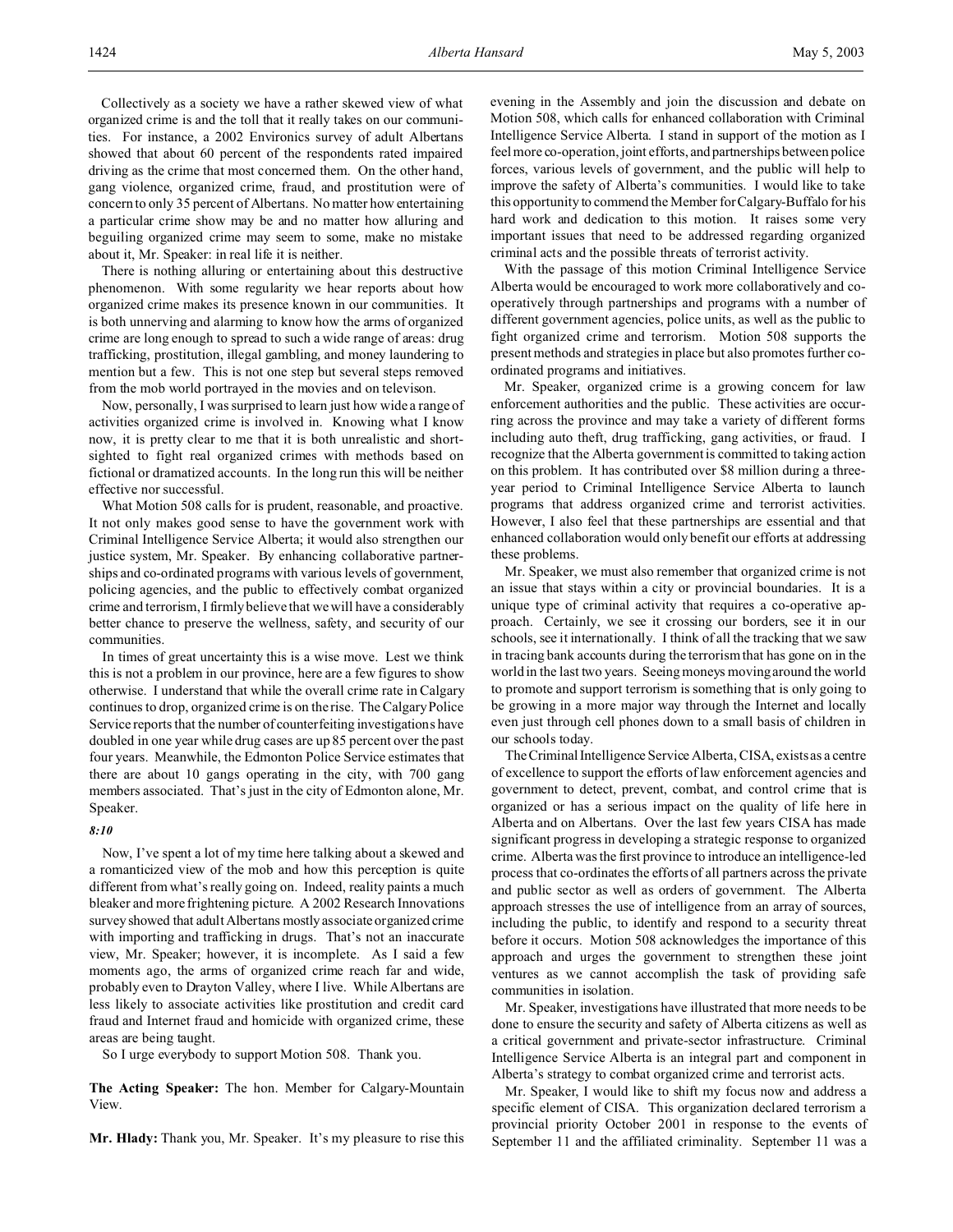tragic reminder of the destruction caused by terrorist activities. These events have brought terrorist activities to the foreground and have increased the need for emergency preparedness and response for potential attacks and associated criminal acts. The government has taken action, and we acknowledge that we must continue to work this way to keep from having devastating events like this happen again in the future.

Alberta's counterterrorism process developed from recommendations by the Ministerial Task Force on Security. This strategy calls on the resources of government, law enforcement, fire, and health to protect our province from acts of terrorism. Mr. Speaker, we also know from what we saw printed in the newspapers relatively recently that some international targets that have been identified here in Alberta are our oil and gas industry, be it the refineries, pipelines. As well, the Calgary Stampede is a major international target because it's so well known. These are things that we must be prepared for in the future.

CISA was chosen because of its approach, which encompasses intelligence sharing, strategic analysis, operational support, and training. CISA exists to facilitate the exchange of criminal intelligence where the collection, the evaluation, the collation, and analysis can be made to effectively combat the spread of criminal activities. The imperative to prevent terrorist acts requires the use of accessible co-operation and a joint effort of varying agencies and departments around Alberta and across Canada. Police officers are not dealing with just the activities inside their border, Mr. Speaker.

Terrorist attacks threaten more than just the tragic potential loss of life, Mr. Speaker. They undermine our way of life, our freedoms, and our democracy. These acts inflict fear among the citizenry and are unpredictable, resulting in devastation at many different levels in our society. Therefore, we must adopt counterterrorism policies that are effective and utilize the combined resources of the agencies involved. We must use the full scope of intelligence to detect and prevent terrorist plans. Motion 508 calls for increased co-operation, as I've mentioned before. We will continue to work on this and expand our co-operation through intelligence agencies and police agencies around the world.

Mr. Speaker, again I would like to congratulate the Member for Calgary-Buffalo, and I do support him on this motion. Thank you very much.

**TheActing Speaker:** The hon. Member for Edmonton-Meadowlark.

**Mr. Maskell:** Mr. Speaker, thank you very much for giving me the honour of speaking to Motion 508. Before I go any further, I would like to take the opportunity to thank my friend the hon. Member for Calgary-Buffalo for introducing this motion. That he has done so shows a great awareness of some of the most pressing issues and concerns facing our society today.

Mr. Speaker, at the core of any intelligence-gathering effort lies, I believe, fear. This may be a fear of the unknown or a fear of something that's quite well known. What is known is that there are activities of organized crime and terrorist cells in our midst, perhaps not right here and perhaps not at all times, but there is a threat, and there is every reason to believe that Alberta is not free of these elements. What is unknown, then, is where, when, how, and in what manner these elements will strike. To some extent we are also not entirely sure why we may become the targets. This is ample rationale for why it is in every Albertan's interest that we enhance our collaboration with Criminal Intelligence Service Alberta to increase that which is known and to keep that which is unknown at a minimum. In times of increased uncertainty and concern about safety this is a baseline requirement.

Fear can be and often is a very disarming sensation. As we all know, it can result in a failure to take action or in what we might call overaction, too much or erratic action. However, fear is at the heart of organized crime and terrorism. You can even hear it in the latter: terror and fear are often synonymous terms. With that in mind, it is hardly surprising that terrorists and those who are engaged in activities of organized crime prey on people's fears. By intimidation, by threats, or through violence they try to frighten and coerce their victims into complicity and silence. Speaking up or alerting the proper authorities in any way can have drastic consequences. That's how much power these individuals can exercise. Fear, therefore, is an essential component in the kinds of criminal activities we're concerned with here: drug trafficking, money laundering, prostitution, kidnapping, and extortion just to mention a few. To say that the success of these operations depends at least to a degree on the ability to strike terror in the hearts of men and women is not, I think, an understatement.

#### *8:20*

It stands to reason, then, that if fear is an essential component in order that terrorism and organized crime be successful, removing or minimizing fear is likely to have an undermining effect. Mr. Speaker, if we know more, we can take action. We can take steps to prepare ourselves. By knowing more, by having some advance knowledge of what may or may not befall us, we would be in a better position to thwart the ambitions of those who are planning to engage in organized criminal activities or acts of terrorism. Quite simply, by knowing more, we will fear less. Ignorance, as it happens, is not bliss. This is certainly the case in 2003. If anything, ignorance is likely to breed more fear.

Mr. Speaker, in recent years we have learned through several tragic events that those who are engaged in the kinds of criminal activities that CISA investigates are not the kinds of persons who are above sacrificing scores of human lives for particular causes. Whether we talk about bombings, hijackings, or kidnappings, these acts have had three things in common. First, those who have carried out the deeds were highly devout and committed believers in whatever cause brought them to take action. When someone is that committed, he or she tends to have made a significant emotional and psychological investment in the cause. Secondly, many of these operations have been or are highly complex operations. Months or even years of planning and preparations were required before they swung into action. I mention this because the complexity of the operations demonstrates a level of sophistication that local police forces, no matter how dedicated they may be, in all likelihood will not be able to match in the long run.

There is a reason why we have heard the term "terrorist cells" a lot in recent months. A cell is, of course, but one small part of a much larger body, and so it is with organized crime and terrorist activities. Often networked, individual cells or factions work independently of one another while still being committed to the same cause or endeavour. Thus, Mr. Speaker, rendering one such cell or faction inoperable may pre-empt its ability to carry out whatever plan it was fashioning, but it does not scuttle the mission. Chances are that another cell will be ready to step in and pick up where the other left off.

Based on the aftermath of the tragic events of 9-11, we know that this can happen and does happen. We know that individual FBI agents and field offices submitted reports about suspicious activities during the summer of 2001 that seemed to have had at least some connection to 9-11. However, in the absence of a central coordinating agency to analyze these reports, no clear pattern emerged that could have forestalled what eventually took place. I don't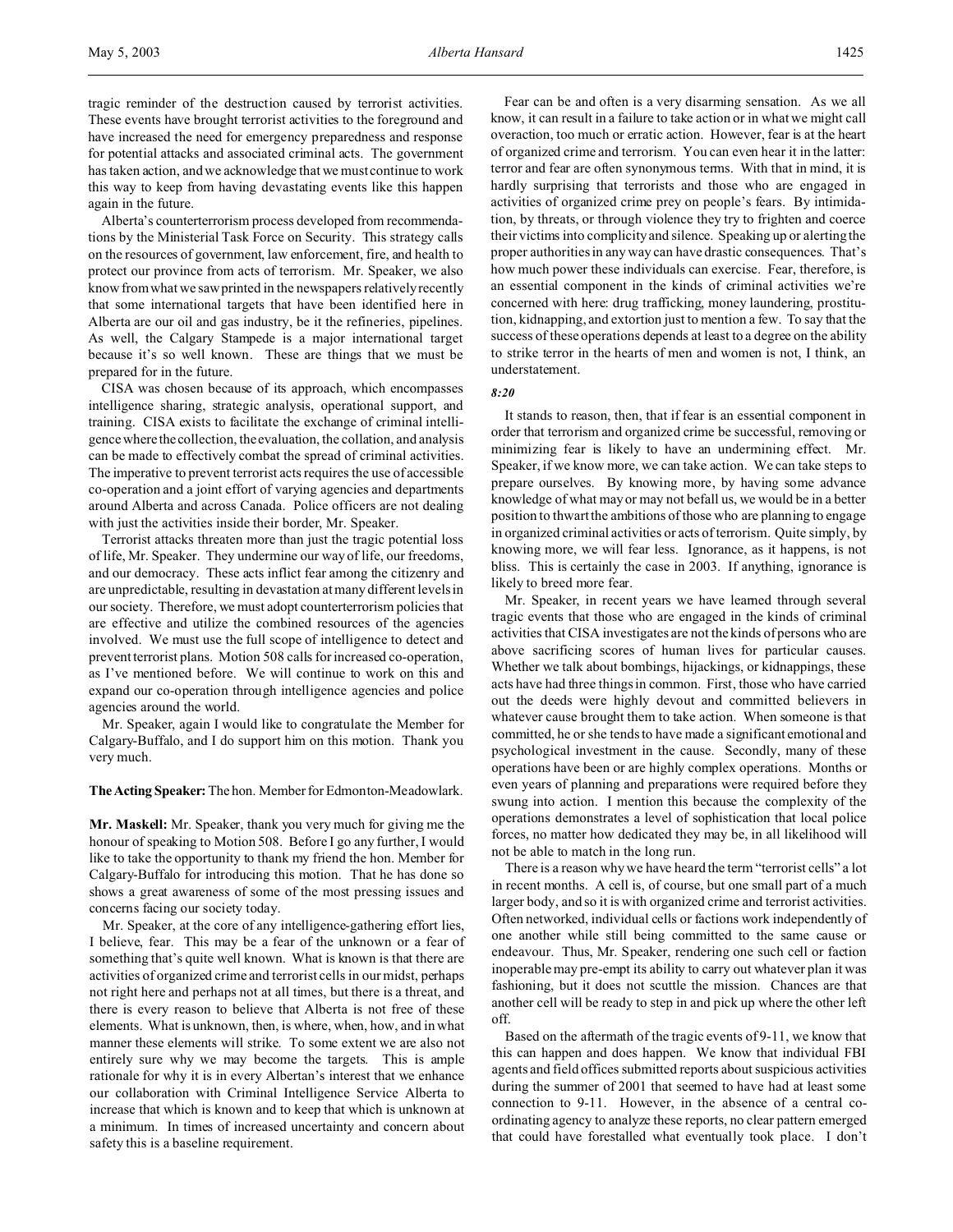suspect that anything as tragic is about to, let alone would, happen here in Alberta, but we don't know; do we? In any event, we see how the absence of knowledge can be compounded by an absence of analysis of data, whether we talk about motorcycle gangs, organized crime syndicates, or terrorist groups. However, we can rest assured that they are well organized, well co-ordinated, and well funded. This is where CISA could make the difference in that by enhancing collaboration between it and other law enforcement agencies, whether civic, provincial, or federal, it would raise our level of readiness, our level of preparedness in the event of the unthinkable.

We have a responsibility to ourselves and to future generations of Albertans to rise up to meet the challenges and threats that these criminal elements pose to our way of life. Motion 508 is an example of sound policy-making. It will help us increase the level of safety and security of all Albertans. It will help us to better protect and care for all that which is near and dear to our hearts.

For these reasons, Mr. Speaker, I will support Motion 508, and I urge all my colleagues to do so too. Thank you.

**The Acting Speaker:** The hon. Member for Edmonton-Norwood.

**Mr. Masyk:** Thank you, Mr. Speaker. I'd like to rise to speak in favour of Motion 508.

Mr. Speaker, criminal intelligence for a constituency like Edmonton-Norwood would be most beneficial for the citizens. What happens in a constituency like Edmonton-Norwood or one where criminal activity is known to occur is that for people who have homes where a lot of this activity carries on, it causes the real estate to be not so favourable at times to buy. At the same time, if you have the real estate and you have a high level of crime activity going on, there's a chance that you may not get a mortgage. There's a chance that you may have your insurance canceled. There are a lot of things that go on. However, if you had this criminal intelligence, it would give a sense of security to the lenders, it would give a sense of security to the insurance companies, and it also would give a sense of security to the buyer. In a market like we're seeing right now, where there's a high level of housing needs, the inner city is one of the places where people tend to go and buy. Once they get there, they would like to have their children going to and from school safely.

So I'd like to commend the hon. Member for Calgary-Buffalo for at least looking at this, and it's our duty to at least give it some consideration if not to pass the thing hands down. Mr. Speaker, that simple fact is why I would encourage everybody to support it. It really does affect the homes of individuals. It really does affect our economy, and children and the elderly are the ones who are mostly impacted by criminal activity. I know an elderly gentleman who was taken down and tackled not too far from my constituency office, and nobody seems to know anything about it. If that individual was tracked, then I think we would probably combat those three or four people who brought him down. Plus, you would have some intelligence on his friends and his friends' friends. That's not only in Edmonton; it's all over. It's not only in the inner city; it's in the different areas.

On that note, I'd like to encourage everybody to support Motion 508 and really have a good look at it. Thank you so much, Mr. Speaker.

**The Acting Speaker:** The hon. Member for Vermilion-Lloydminster.

**Mr. Snelgrove:** Thank you, Mr. Speaker. Occasionally a motion comes along that makes it just about impossible to vote against it. The motion says:

Be it resolved that the Legislative Assembly urge the government to work with Criminal Intelligence Service Alberta to enhance collaborative partnerships and co-ordinated programs with various levels of government, policing agencies, and the public to effectively combat organized crime and terrorism.

I don't think anybody in Alberta would vote against that.

Some of the speakers have talked about the criminal influence, the gang issue, and I want to go into that a little bit more specifically because I think, quite honestly, that in many parts of Alberta we don't understand how serious the gang or organized crime influence is. I just want to read into the record some of the situations that have actually happened in Alberta.

First off, with regard to aboriginal gangs enforcement agencies in Albertahave identified nine aboriginal-based street gangs or criminal organizations. While some of the recruitment of gangs has occurred in various locales in Alberta, considerable recruitment of gang members has occurred within provincial and federal correctional facilities. Once these individuals are released back into society, they continue to recruit in their local communities. In northern Alberta the Indian Posse, the Redd Alert, the Deuce Mob, and the Manitoba/Alberta Warriors have been identified as the most criminally active street gangs. Their primary illegal activities have been drug trafficking, prostitution, and the sale of black-market cigarettes. While the main centre of gang activity has been in Edmonton, gang members have been identified and in some cases arrested in northern Alberta communities. No one likes to talk about this kind of stuff, but it's important that the public hears. There's some more. At least one group, the Alberta Warriors, has had some association with the Hells Angels. Aboriginal-based groups are criminally active in theft, drug trafficking, prostitution, robberies, assaults, intimidation/extortion activities.

The Asian gangs. I don't know why, but it seems to make the news more when they can connect gangs with some group. The Asian-based organized crime groups continue to be primarily based in the urban centres of Vancouver, Calgary, Edmonton, Toronto, and Montreal, but smaller cities and rural areas are increasingly being used to conduct their criminal activities. The structure of Asian organized crime includes criminal youth and members of street gangs. This membership is fluid, with members often conducting several different criminal enterprises with members of other gangs. The ability for these gangs to work together makes it increasingly difficult for individual police forces to follow up on what they're doing, so the co-operation from within Alberta and province to province or from the federal system to us is absolutely paramount if we want to stop these before they become any worse or grow to become a bigger influence on the people of Alberta.

#### *8:30*

We know that the outlaw motorcycle gangs are here, particularly the Hells Angels. We know that they're involved in counterfeiting, loan sharking, extortion, escort agencies, strip clubs, possession and trafficking of illegal weapons, stolen goods, contraband, alcohol and cigarettes. You know, we read about these. We see them in the paper, and we'd like to think they're not here. We'd like to think they're in the bigger cities, Toronto, Montreal, and the American cities, but quite honestly they're here now and to not address it is to deny the truth.

So, Mr. Speaker, I certainly want to congratulate the Member for Calgary-Buffalo, someone who's spent a lifetime in criminal enforcement agencies and is completely aware of the problems we face. I hope the Members of the Legislative Assembly can support this motion tonight. Thank you.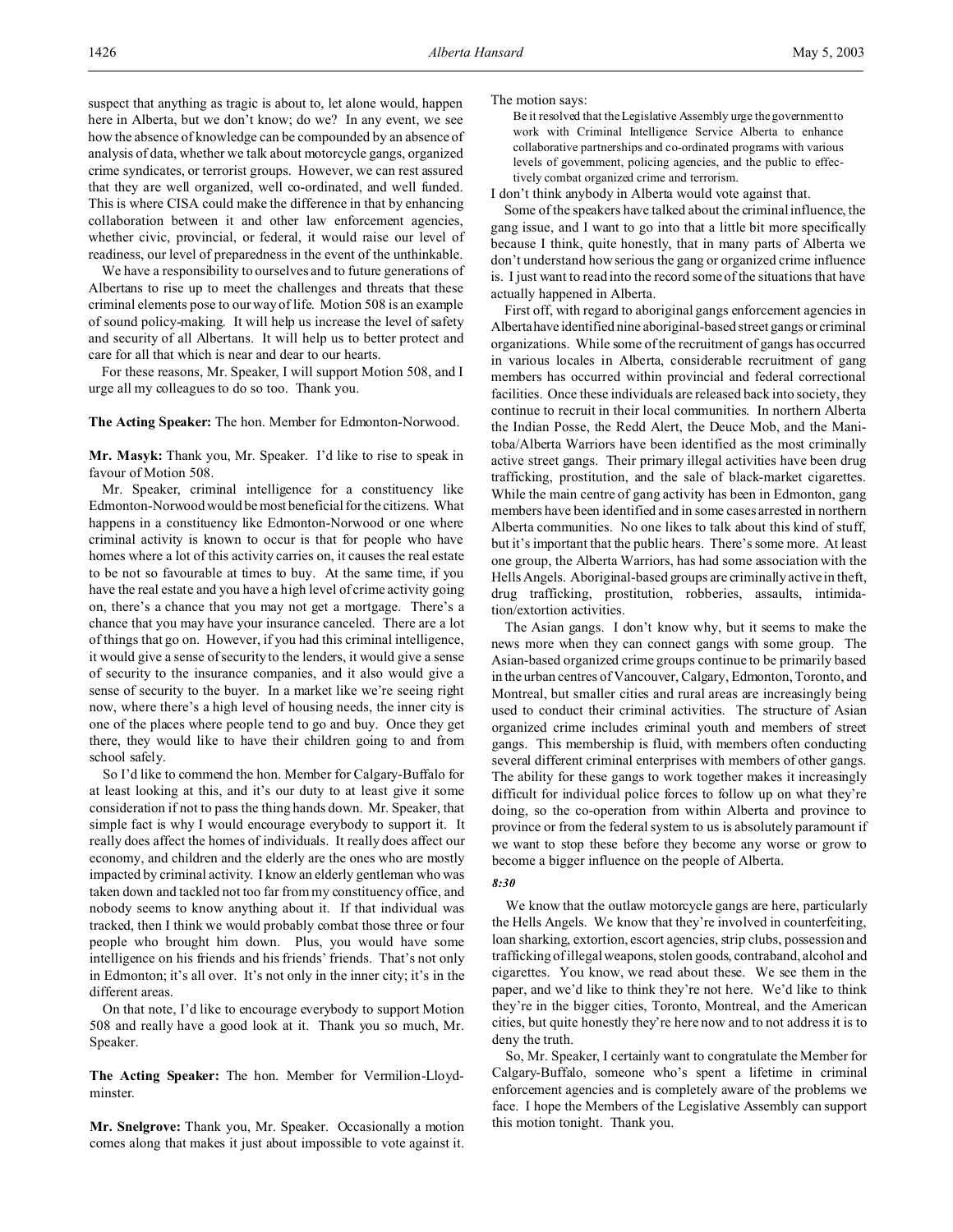**The Acting Speaker:** The hon.Member for Calgary-Buffalo to close debate?

**Mr. Cenaiko:** Please. Mr. Speaker, I'd like to sum up Motion 508. Since September 11, 2001, concern for potential terrorist activities throughout North America and specifically Alberta has been on the minds of all of us. However, there is work being done to ensure that we are not attacked by terrorists or organized crime. We've heard the Solicitor General through the last few months talk about her relationship with CISA and the \$2.4 million a year that is provided from this government to CISA for nonoperational and/or administrative functions with CISA to administer this organization within Alberta. This is truly effective, but we also have to look at: what is the role and responsibility of CISA into the future? Do they have an operational role? Do they have a role that may tie in with policing agencies throughout Alberta and yet a futuristic responsibility in an operational role that will look at the additional mandate that we as the Legislative Assembly may provide them?

The Solicitor General has provided \$1 million for IP projects for CISA over the past year which still have not been conceived in the fact that there still are difficulties with the relationships between the municipal policing agencies in Alberta and the RCMP, but we are hopeful that through her office the relationships and the contracts will be conceived over the next year.

Mr. Speaker, one of the most critical factors to prevent serious criminal activities is the sharing of information and intelligence. Information is scattered raw data. Intelligence, on the other hand, is information that has been put through a process of collection, evaluation, analysis, dissemination, and re-evaluation. Relevant credible information plus quality analysis equals useful intelligence. CISA assists in the exchange of criminal intelligence.

The potential threat, Mr. Speaker, to people and the critical infrastructure of Alberta represents a public risk that is shared by all Albertans. I encourage all members in this Assembly to urge the government to work harder and commit more time and funding for criminal intelligence efforts. I ask all members to support this motion.

[Motion Other than Government Motion 508 carried]

#### **Full-service Gasoline Stations**

510. Mr. Masyk moved: Be it resolved that the Legislative Assembly urge the government to introduce legislation requiring every gasoline service station in Alberta to have at least one full-service bay to improve accessibility for the disabled and the elderly.

**The Acting Speaker:** The hon. Member for Edmonton-Norwood.

**Mr. Masyk:** Thank you, Mr. Speaker. It's a great honour to bring forward Motion 510. Originally I brought forward the motion because of personal experiences. I once witnessed an elderly lady being covered with gasoline while attempting to fill her vehicle. I was appalled that this woman, a member of our generation that built this great province, was humiliated because corporations have overlooked the need of an entire segment of our society.

Mr. Speaker, I have to ask the members of the Assembly to first look at a stage that I'd like to set, and the stage is regarding depth and width, and it's a little analogy of a bricklayer and three people. You'd come to them, and you'd ask the first one what he is doing. He would respond: I'm laying bricks. To link that to what I'm bringing forward would be a no, not to accept this motion. The second would be to ask the person: what are you doing? He'd say:

building a wall. That would be to divide the House 50-50: 50 yes and 50 no. What I'm asking for is for some greater insight and to look at it deeply and for the members to accept and pass Motion 510. When he asked the bricklayer: what are you doing? He would say: I'm building a cathedral. So, members, by passing this you'd have great vision, you'd have great depth, and you'd be building a cathedral, not laying bricks.

Mr. Speaker, after witnessing that incident, I did some personal research into how many full-service stations there are in Edmonton. I found that between three major gasoline providers – Petro-Canada, Shell, Esso – full service was offered at only 20 of 110 stations. Having only 18 percent of the gasoline stations provide this essential service for a city of nearly 1 million people seems outrageous, especially when our population is rapidly aging and the fact that more people with disabilities are driving nowadays. To make matters worse, if a senior citizen or a disabled person wants to find out where the nearest full-service station was located, it's only Shell that has this information readily available to the public by way of the Internet. Currently 10 percent of our population is over 65. By 2026 20 percent of Alberta's population will be in this age group.

As legislators it is our duty to prepare a progressive province for the future. This is exactly what Motion 510 does. It creates equality for those who have contributed a lifetime of hard work to this province and who now deserve society's respect. For many of us it is difficult to imagine that we one day may require assistance as we age, and the way our age is now, on average, as we speak, they're hewing some granite out and chiseling our names on it.

Living independently for as long as possible is a goal that many of us share and many seniors strive for. To not be a burden on anyone in our society is a fundamental aspect for a way of life in Alberta. Part of this strong sense of independence is the right of mobility. In a North American society a life not free from impediments or immobility is no life at all.

Part of our view of freedom of movement or independent living involves having the ability to drive your vehicle when you desire. The ability to drive your vehicle involves, in turn, the ability to obtain fuel. With full-service stations increasingly scarce, it, however, becomes increasingly difficult to achieve and maintain full independence for those who have special needs.

It's true, Mr. Speaker, that some businesses are becoming more aware of the needs of seniors. The senior-friendly program initiated by the Alberta Council on Aging is a good example of how the private sector voluntarily can make a change in existing practices so that businesses become more accessible to seniors. Through the tools and products of this program businesses and organizations that offer services to seniors are provided with information and tips on how they can improve their service to seniors by eliminating barriers and enhancing accessibility. However, gasoline stations in Alberta have yet to make the necessary changes in order to make accessibility an important feature of their business practices.

### *8:40*

Mr. Speaker, as I mentioned earlier, Motion 510 also seeks to increase accessibility for disabled Albertans. Seniors will not be the only group that will benefit from this motion. Currently there are half a million people in Alberta living with a disability. Ours is a province that prides itself on equality for all citizens regardless of race, creed, background, or abilities, but when it comes to the issue of mobility, our high standard of equality is not being met at present. It is time we took a step forward toward equality and fairness and grant Albertans with disabilities the freedom which the rest of us have come to take for granted.

Mr. Speaker, advances in technology have made and continue to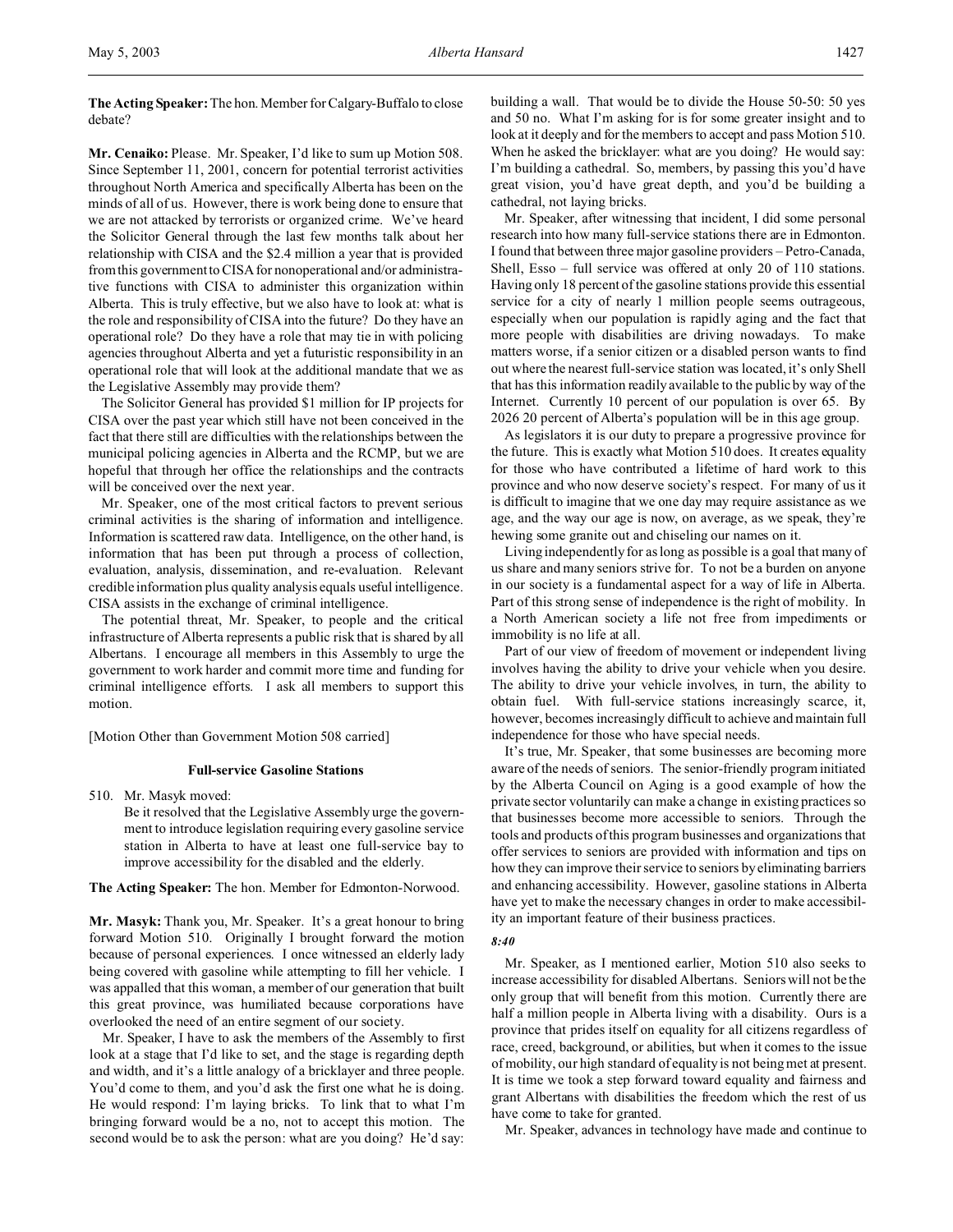make driving motor vehicles more accessible for Albertans living with disabilities. However, for all the new technological breakthroughs that automobile manufacturers have made, fuel service providers have not kept up with the advances. With more and more new service stations being built that are self-serve only, we continue leaving persons with disabilities at a disadvantage. If private business cannot meet the needs of Albertans who are already disadvantaged in our society, it is our duty as elected officials to come to their assistance. I was always of the attitude we were elected by the people for the people.

Mr. Speaker, this government through the Premier's Council on the Status of Persons with Disabilities has made tremendous strides in enhancing the lives of the disabled. In December 2002 the council released the Alberta disability strategy, which is currently being reviewed by the Department of Community Development. The Alberta disability strategy has eight major recommendations for immediate implementation. Of these eight, three bear directly on Motion 510.

The first recommendation is that "Albertans should be made more aware of the rights, needs and aspirations of persons with disabilities." If passed, Motion 510 would directly address the issue of equality rights and the needs of disabled Albertans.

Mr. Speaker, the second recommendation is that "the Government of Alberta must ensure that the needs of persons with disabilities related to their daily living activities are met." Freedom of mobility is an essential part of daily living. Therefore, by providing equality at gasoline stations, it should be obvious how Motion 510 would assist government in implementing the recommendation of the Alberta disability strategy.

Mr.Speaker the third recommendation of the strategy recommends that a commitment should be made to "universal accessibility and a process put in place to remove physical barriers from public spaces so that all Albertans can fully participate in all community, employment and business activities."

Again, it's clear how Motion 510 is consistent with government's progressive and important recommendations. Albertans with disabilities are currently hampered by disadvantages when it comes to freedom of mobility. If a person living with disabilities is to fully participate in all community, employment, and business activities, there must be full equality in the basic necessity of transportation and mobility.

In conclusion, I would ask you to adopt a little different attitude, Mr. Speaker. Because you can't fill up your tank, it's not time to hang up the keys. It's time to amend our policy and amend our views on the disabled and elderly. I would like to clearly state that the possibilities proposed in Motion 510 are far from impossible. In Oregon and New Jersey full-service gasoline stations are mandatory. In New Jersey the law was passed in 1947, whereas the Oregon statute has been on the books since 1951. These states prove that equality and safety can be at the forefront of government policy without needlessly hampering business.

Mr. Speaker, with static electricity and what I've seen, it wouldn't take much of a spark, and the elderly lady or a disabled person would have some serious burns, not to mention the impact it has on the environment. One ounce of gasoline destroys something like 5,000 square feet of atmosphere. [interjection] Space. That's why the shuttle crashed.

Mr. Speaker, for Alberta's 300,000 seniors and 500,000 Albertans living with disabilities, Motion 510 is a necessity. The fundamental issue of ethics, of equality, and fairness of the issue address Motion 510. Alberta is already a leader in the nation when it comes to progressive legislation. Motion 510 will continue to be a proud legacy. We cannot wait.

Mr. Speaker, I would urge everybody to see the cathedral. Thank you.

**Ms Blakeman:** Oh, Mr. Speaker, there's a great deal to be said for clarity, and I'm really glad that I was able to hear the member that brought forward and proposed Motion 510 speak to his motion because I have to say that recently I've seen a number of motions brought forward that in fact as written on the page do not reflect what the member was trying to achieve. When I was reading this motion, it was not clear to me what the ultimate aim was, and I'm glad that we were able to hear the member clarify his intent around this because I think there are a number of different ways that it's possible to interpret what in fact is on the page.

When I read something that says

urge the government to introduce legislation requiring every gasoline service station in Alberta to have at least one full-service bay to improve accessibility for the disabled and the elderly,

I originally thought, where I come from anyway, that a full-service bay is actually where a mechanic works on a car, and I thought: "Okay. I don't quite understand why. The public is not allowed into the actual working environs of a full-service gas station that's providing mechanical expertise." But, no. The member has clarified that he's really talking about offering full-service assistance in gas stations to people who perhaps for a variety of reasons are not able to be operating the self-service pumps. I hope that in the closing that is offered to the member, he will be able to clarify that in fact what he is seeking is special gas pumps, not service bays but gas pumps or full-service attendants to come out and fill the gas tanks in people's vehicles if they are not able to or have some sort of mobility or accessibility restriction to be able to do it themselves.

The member mentioned a number of excellent programs that exist now to encourage people to look around and think how simple changes in the environment or in fact in the way they approach various tasks could be improved so that everyone is able to have better access to it. A simple example is the easier-to-open doors or the electronic doors now where you can push a button or a panel beside the door and the door will open. Originally this was envisioned as being helpful to people who really would be classed as having a disability, but in fact if you stand there and watch, lots of people take advantage of that, and it assists many different kinds of people with access to buildings; for example, moms that are pushing those little pushcarts with toddlers or babies in them, someone with a temporary disability like a broken arm or struggling with crutches or perhaps with a back ailment that's making them a little stiff and it's hard to yank those big heavy doors open, people that are carrying packages. You know, you can sort of whack those buttons with your elbow or even with the package itself, and the door will open.

#### *8:50*

So what was intended to benefit a fairly small segment of the population in fact a great number of the population takes advantage of: accessibility. In most cases it has not turned out to be an enormous burden upon either the business sector or the public sector to provide this. Now as we build buildings, those are automatically built in mostly because we put the legislation in place to make sure that those things would be considered when buildings were either retrofitted or put in place.

I am always supportive that we are increasing the participation of every Albertan fully in the life of the province. I think that enhances all of our lives and brings into play the talents and brain power and expertise of all Albertans. So anything we can do to make accessibility easier for people, absolutely; I'm more than willing to support it. And my colleagues in the Official Opposition have always been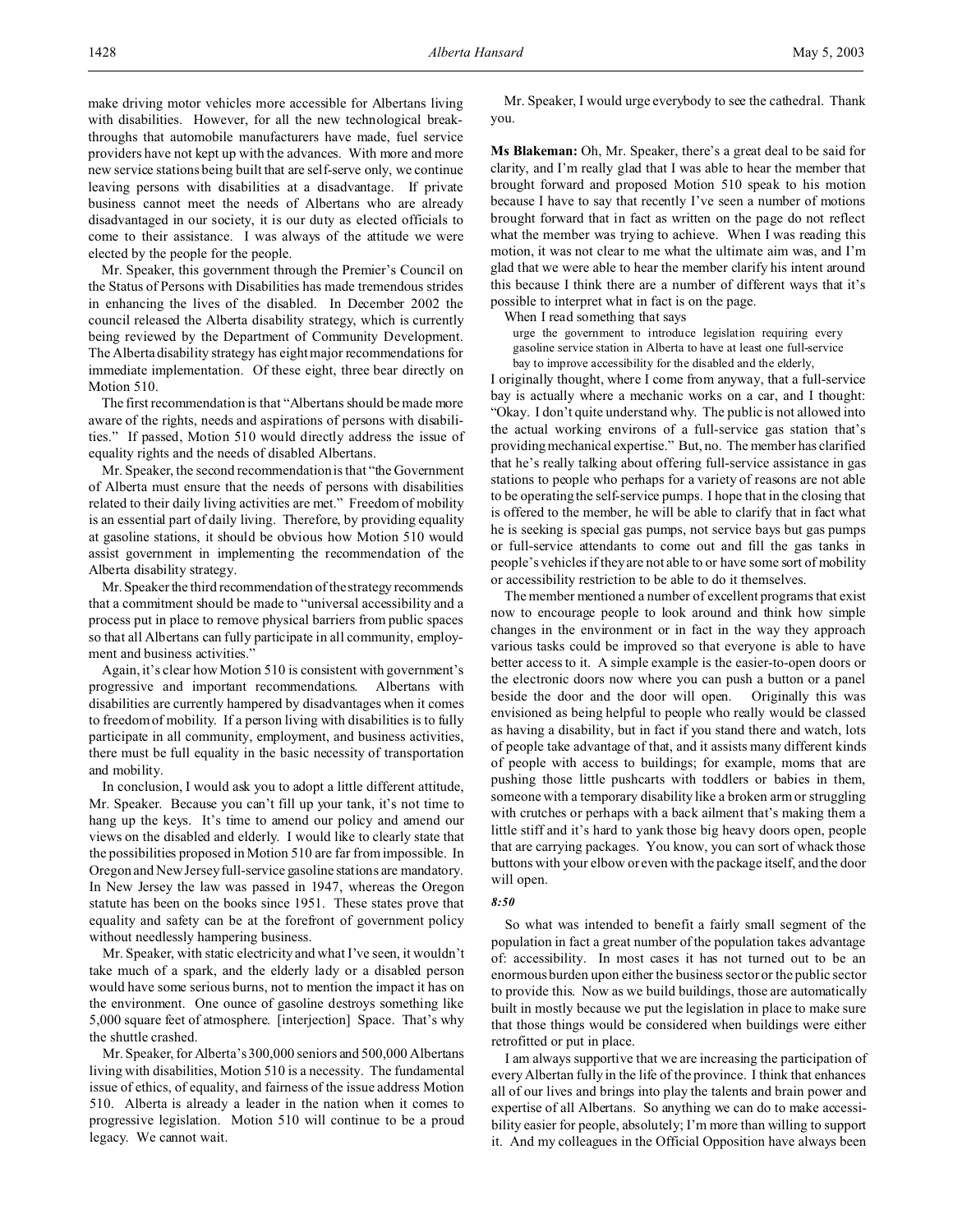supportive. In fact, one of my former colleagues, the former Member for Edmonton-Rutherford, was a leader and a crusader in that area, and certainly one of the reasons we enjoy such strong accessibility legislation and bylaws in Edmonton is because of him. He has shown us all leadership, and we've all learned a great deal from him. Am I willing to support something that makes it easier for people to gas up either using technology that would make the pump system easier to access somehow or in fact by making sure that there are people there to assist if someone required it? Absolutely.

Just a couple of questions for the member. Is he anticipating that there would eventually be legislation that would require gas service stations to provide that additional staff person that's available to come out and actually operate the pumps for someone that couldn't do it themselves, or is he anticipating some sort of a retrofit program, for instance, like the city of Edmonton has in place where businesses can apply for a grant to help them retrofit buildings for accessibility for persons with disabilities? Exactly how is he anticipating the follow-through in getting this idea in place? I'm interested if he can expand upon that, please.

Now that he's clarified that what he was really talking about is access to the fueling system in gas stations, that makes it much easier for me to support this. If I can get the clarification on whether he's anticipating legislation that would require additional staff or somehow that all staff that are working in gas stations are capable of leaving their cash register and going out and doing this or how he is anticipating the implementation of this.

Good ideas are gratefully received, but if they don't ever make their way to implementation, they just become a frustration for us. So I'm pressing him to follow through on the rest of how he sees this coming to be, and I'm sure that in the time – he will probably have another week before he does his closing comments. It gives him time to seek guidance from some of the excellent agencies that we have working in Alberta, like the ACA or the Premier's Council on the Status of Persons with Disabilities or agencies like the ones in my riding like EmployAbilities or DECSA, all of which I'm sure would be more than willing to give him advice on this very important issue.

Thank you for the opportunity to speak to this. I am willing to vote in favour of Motion 510. Thank you.

**The Acting Speaker:** The hon. Member for Lac La Biche-St. Paul.

**Mr. Danyluk:** Thank you very much, Mr. Speaker. It gives me great pleasure to be able to stand up and speak to Motion 510. My constituents feel that the government already makes too many laws, and really they don't want any more restrictions on how they do their work. Albertans just want to work. Business does not want government to get involved in private business.

I guess one thing that I do want to say is: maybe the situations could be a little different in urban Alberta as opposed to rural Alberta. I need to talk about rural Alberta a little bit because I need to talk about small-town Alberta. Sometimes we only have one service station that's open, and if we are going to legislate business to have to operate with two people on duty, then that provides such a restriction because there isn't enough money being made to be able to support it.

You have to also remember that now we don't have service stations that only serve gas, where you can have an attendant that leaves the service station, goes to serve the gas, and the only thing that's left maybe in the service station is a till. Most of the service stations are a convenience store at the same time. It wouldn't take long for people to realize that if you have one attendant and he has to go outside to serve people, the money that he may make on the

gas could be lost on chips and pop that might be underneath the coat.

I also say that, you know, there has been some allusion made to seniors needing assistance, and I would suggest that in my constituency, at least from my experience – and I have seniors coming to my office – they have a tremendous network. They know where there are service stations that have attendants that do pump gas in the daytime. They know exactly where they can go to get the service, and I don't think they need to go to the Internet to find out where those service stations are. It doesn't take them long in the pipeline of knowledge to find out where those places are.

I would also like to say that I really believe that having self-serves teaches kids how to maintain their vehicles a little bit and at least try to identify some of the problems that vehicles may have,

checking the oil, looking at the fan belt, doing some of this checking. If you have a situation where you are going to have attendants that are going to take care of this, they are never going to go to the place where they have to do the self-serve. It's just easier to have someone else do it and thereby not have that much information or knowledge gathering.

I believe that we just cannot afford to impose restrictions on businesses on the amount of staff that they need. I think the service stations are operating very well. They want the business, and they are doing the work that is going to acquire the most business possible, and I very much would like to speak against those types of restrictions which are in Motion 510.

#### **The Acting Speaker:**The hon. Member for Edmonton-Meadowlark.

**Mr. Maskell:** Mr. Speaker, thank you for giving me the opportunity to rise tonight and speak in favour of Motion 510. I'd like to begin my remarks by commending the hon. Member for Edmonton-Norwood for introducing this motion. Not only that; a motion such as Motion 510 requires that the sponsor be a caring person as well as someone who is cognizant of the barriers that some members of our society face each and every day. The hon. Member for Edmonton-Norwood is such a person.

Humility is a virtue and one that perhaps we do not accord the status it deserves in daily life. In a society as dependent on the automobile as ours we sometimes forget that driving a car is not a right, but rather it is a privilege, as well it should be. While a car offers great convenience and ease of use, it is also something that requires a great deal of responsibility. In the wrong hands any car can become a deadly weapon. To put it quite simply, Motion 510 deals with matters of fairness and safety. As has already been stated, the purpose of Motion 510 is to enact legislation . . .

**The Acting Speaker:** I hesitate to interrupt the hon. Member for Edmonton-Meadowlark, but the time limit for consideration of this item of business has concluded.

*9:00*head: **Government Bills and Orders** head: Committee of the Whole

[Mr. Shariff in the chair]

**The Deputy Chair:** I'll call the committee to order.

### **Bill 18**

### **Energy Statutes Amendment Act, 2003**

**The Deputy Chair:** Are there any comments, questions, or amendments to be offered with respect to this bill? The hon. Member for Calgary-Bow.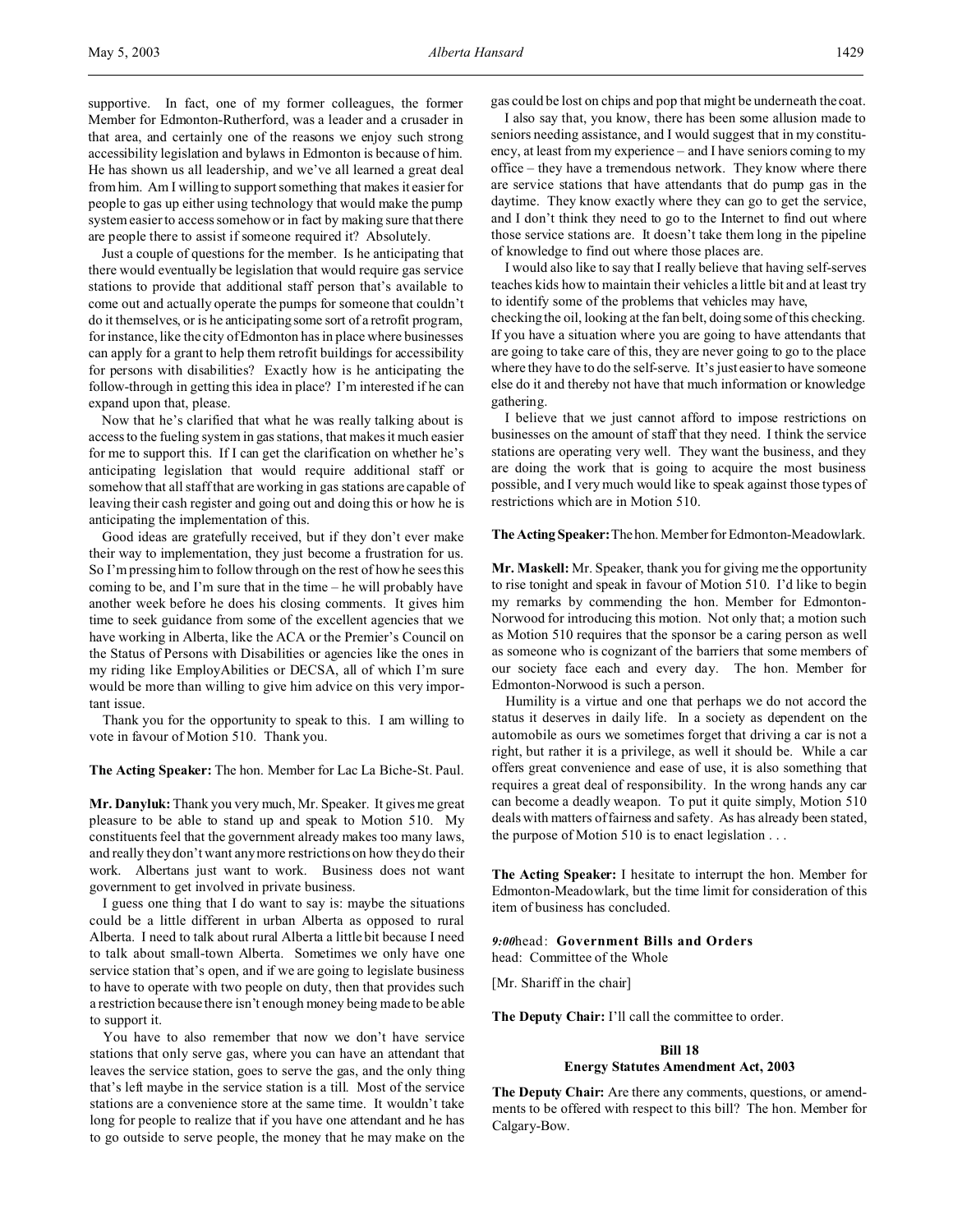It's important to keep the intent of this bill in mind as we move forward. This bill is designed to allow the Department of Energy to deal more effectively with land tenure and collection issues. It allows for a more effective collection process by providing certainty around which leaseholder has the natural gas rights when natural gas is found in coal seams or solution gas is found in conjunction with oil sands. This clarifies which leaseholder is responsible for paying royalty and which royalty regime applies. It codifies joint liability so that the Crown will not have to argue the common-law precedents in every case where a lessee defaults on a royalty payment. It clarifies that provisions governing royalty recalculations apply to royalty and to associated interest and penalties, and it sets out reasonable time periods to complete recalculations of royalty and related interest and penalties.

First, I'd like to highlight the fact that the Auditor General's report for the past two years has indicated that the gas royalty calculation and collection process has shown no outstanding issues or concerns. In fact, production data reported to the Alberta Energy and Utilities Board and to the Department of Energy has been enhanced through the implementation of the Petroleum Registry of Alberta. Up-front audits and validation processes ensure that only accurate data is accepted. Missing or incomplete data is identified and subject to compliance mechanisms such as penalties.

The Auditor General has also made recommendations with respect to the disclosure of costs related to royalty reduction programs. It's my understanding that the department addressed the Auditor General's concerns regarding these programs as part of the most recent completed audit.

Regarding individual meters on oil and gas wells, in Alberta today there is essentially a meter at every wellhead with some minor exceptions. The main exception is for the very low-producing wells in southern Alberta, where a number of wells can be measured through a common metering site. This means that the combined production for a cluster of wells is measured. There is a second set of metering for virtually all gas production in the province, which is the measurement of natural gas and natural gas liquids leaving natural gas plants. When the gaseous and liquid components have been separated and water and other impurities removed, the plant custody measurement is even more accurate than the wellhead meters. To make wellhead meters as accurate as plant custody meters would require building a miniature gas plant at each well, which is just not feasible.

Regarding new technologies, new technologies could result in better allocations back to the wellhead and could conceivably improve even the highly accurate plant gate custody meters. Metering affects the distribution of revenues between pipeline owners and well owners, so there is a very healthy interest in using the most accurate metering that is practically available. Mr. Chairman, accurate measurement of oil and gas is important to ensure that Albertans receive their fair share of royalties and the government ensures that production and disposition are properly calculated and reported.

Mr. Chairman, a member of the opposition asked about the extent of the problem in recalculating freehold mineral tax. The answer is that the total adjustments are approximately 2 percent of what is collected, or about \$2 million; that is, 2 percent of the mineral rights tax that is collected. The Department of Energy is very diligent in collecting all the tax that's due.

Mr. Chairman, a member of the opposition also raised some

concern over the use of the word "may" in section 3 of the Freehold Mineral Rights Tax Act. The word "may" empowers the minister to recalculate the tax payable. One should look at the entire act along with the regulation under the act to see if there are any conditions prescribing and exercising that power. Section 6 of the Freehold Mineral Rights Tax Act clearly states that where the tax owed on a single tract is less than \$20, then no tax is owed. The use of the word "may" in the proposed section 3 of the act ensures consistency with section 6 of the regulation.

A question of why the minister is being given the power to determine the order of payment has also been raised. The order of payment to gas accounts is specified in the natural gas royalty regulation, 2002. With respect to freehold mineral tax, allocation to specific tax years may be required to ensure that the oldest outstanding arrears are paid first. This helps ensure that a freehold mineral owner's title does not go into default.

In relation to the legal question a member of the opposition asked in regard to ownership of the gas underneath the tar sands and bitumen mines, the provisions in Bill 18 are proposed to resolve the ownership of gas and solution gas in oil sands areas. The Crown identified the ownership conflict situation and provided industry more clarity surrounding the issue. The new definition is contained in Bill 18. On Crown land Albertans own all the resources: gas, petroleum, and bitumen. Bill 18 explains the issue of which lessee has the right to the solution gas.

The Member for Edmonton-Gold Bar raised some questions regarding venting and how this will affect the development of coal bed methane. The venting of methane ahead of the mining operation for safety reasons will have a very minor impact on the total volume of coal bed methane that will be developed in Alberta. There are a total of 24 permits to develop a mine in the province, which on an area basis represents only three out of a thousand of the total coal available for coal bed methane development. That's .3 percent. Explosions caused by coal bed methane during mining have historically been a bane to miners. This requirement to vent coal gas ahead of the mining operation is critical for the continued safe mining operations in Alberta.

Coal bed methane is in the early stages of development in Alberta. The Alberta government intends to proceed carefully with the development of this untapped resource so that it can learn from the experience of other jurisdictions and from data collected from Alberta operations. Coal bed methane is natural gas, and it is subject to the same legislation, regulations, and administrative practices as conventional natural gas. Alberta Energy, the EUB, Alberta Environment, and Sustainable Resource Development have existing regulations that apply to coal bed methane development.

In October 2002 the Department of Energy announced a crossministry review and external consultation process to determine if the existing regulations and policies are appropriate for responsible coal bed methane development or if any changes should be made. The planned cross-government external consultation process, that includes public input, will address a broad range of issues associated with coal bed methane development, including water, to ensure that recommendations balance industry interests with landowner, resident, and environmental considerations.

The Department of Energy is continuously reviewing its existing rules as well as developing new rules to ensure that the Crown and Albertans receive the intended shares of royalties from the development of energy resources. The royalty regime for oil sands delays taking a large up-front royalty due to the significant investment required to start up a project. The regime is designed to allow the Crown and industry to receive a fair share of the profits from oil sands over the entire cycle of a project. The Department of Energy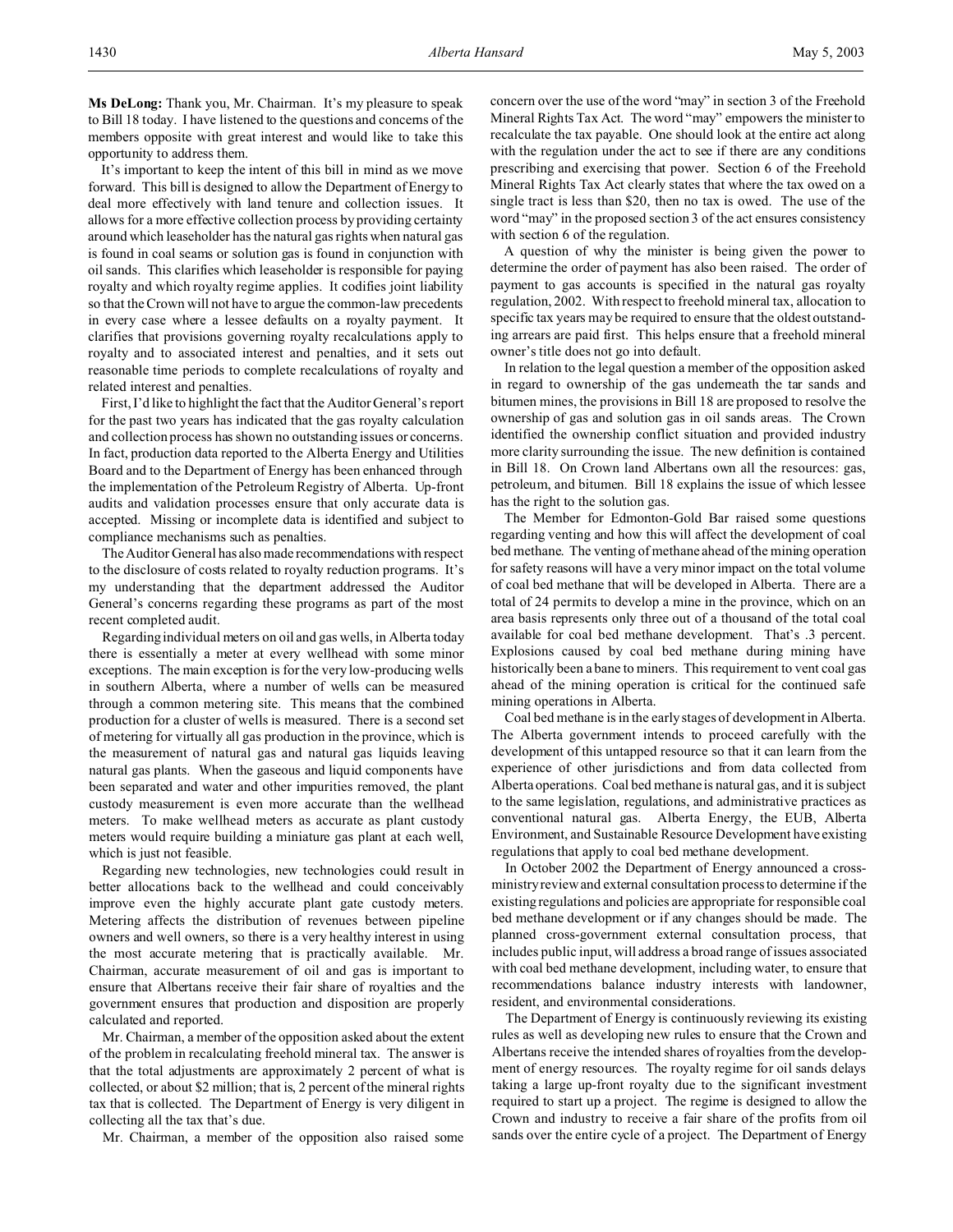requires all large oil sands projects to be audited on an annual basis by an external accounting firm. The department also performs its own audits on all projects to ensure accurate collection of royalty revenues.

## *9:10*

Regarding water flow, it is a requirement in Alberta to obtain a well licence from the EUB to drill an oil and gas well and to ensure that groundwater resources are protected. As part of the EUB application process, Alberta Environment has input by requiring surface casing, which I'm sure you've all heard of, to be set at a depth below the base of groundwater protection. This cemented surface casing protects any water aquifers that may be in the area from possible damage while the well is being drilled. If anyone suspects that the drilling or production of a well is causing disruptions in their water flow, they should contact the EUB, who will investigate their complaints.

To finish my comments, I strongly support Bill 18 as it advances Alberta's land tenure and collection capabilities. Thank you very much, Mr. Chairman.

#### **The Deputy Chair:** The hon. Member for Edmonton-Gold Bar.

**Mr. MacDonald:** Thank you very much, Mr. Chairman. It's a pleasure to rise this evening and participate in the debate on Bill 18 at committee stage. Certainly, I appreciate the answers to my questions from earlier in debate from the hon. Member for Calgary-Bow.

One cannot find too much fault with this legislation if one is just to look at the intent, which I believe is to provide legislative clarity for investors as well as to ensure that the rules are clear and effective for someone drilling a well. When we think of this and we think of the fact that the hon. member just concluded by saying that the coal bed methane industry is in its early stages of development in this province and that coal bed methane and natural gas are supposedly one and the same and that it's an industry that is in its infancy, I have to question at this time if this legislation is what the coal bed methane industry needs at this point in its development.

Now, there certainly are other initiatives presented here, Mr. Chairman. You know, we are going to amend the Mines and Minerals Act and the Freehold Mineral Rights Tax Act. We've already discussed that. We are going to permit the government to enhance its tenure and its collection practices, and at this time I would like to know from the hon. member if this is just for Crown tenure or if it is also for private tenure.

Last week I had the pleasure of attending a public meeting in Camrose with many of the landowners in Camrose, some of whom have rights that are older than the province. These have been passed down from one generation of the family to another. We had quite an interesting discussion. First and foremost, these individuals certainly wanted to talk about electricity and natural gas deregulation but were very interested to also talk about the coal bed methane industry. They recognized that there were a number of wells that could be drilled on a section, sometimes a lot more wells. In some rural areas 64 wells a section were proposed for coal bed methane development, and this number of wells was not, to say the least, popular with the farmers or the landowners. There was the issue of compressor noise. There was the issue of water disposal.

I thought at that time: well, this would be an ideal time to do some research into development in other jurisdictions and just what exactly other jurisdictions have done. The hon. member mentioned that in her remarks, and certainly I would think that this government would not like to lag behind other jurisdictions. I didn't have to go

far in my research, encouraged by the farmers, to find out that B.C. in this legislative session has a bill, Bill 16, the Coalbed Gas Act, introduced by the hon. Minister of Energy and Mines in British Columbia, and it's a lot different, I must say, than what we are looking at in this province. After reading through it, it gave this member cause for concern.

Now, it looks like in proposing the Coalbed Gas Act, the British Columbia government has taken the lead as the most coal bed methane-friendly jurisdiction in Canada. The Minister of Energy and Mines in B.C. is developing a coal bed methane strategy. I do know that there are some pilot projects going on on Vancouver Island, and the government has made a commitment to coal bed gas development that is going to encourage and promote confidence for investors and also promote confidence in exploration opportunities throughout B.C.

I don't know what is going to happen with this bill if it is going to be assumed by investors that B.C. is a little bit more friendly towards exploration and investment and if people are going to vote with their feet and go there. That's why I would urge caution on Bill 18, and if there's a way to improve this legislation through amendment, well, perhaps the time is right for this House to consider it.

As I said earlier, we have Bill 18, and British Columbia has Bill 16, and the purpose of Bill 16 in B.C. is simply to promote economic activity in that province by removing any uncertainty that surrounds entitlement to coal bed gas underlying both Crown and freehold lands in that province. Our Bill 18 is going to amend, certainly, section 67 of the Mines and Minerals Act to clarify, as I understand it, that Alberta Crown coal tenure does not include "rights to any natural gas, including coalbed methane." If that is wrong, if the hon. member could clarify that, I would be very grateful.

Now, the proposed Bill 16 in British Columbia is, as I understand it, declaratory legislation that confirms a long-standing B.C. government policy that coal bed gas is a natural gas owned by the owner of the natural gas rights by deeming natural gas to be and to always have been a mineral and deeming coal bed gas to be and to always have been natural gas. It is further confirmed that a natural gas tenure issue pursuant to the Petroleum and Natural Gas Act includes coal bed gas rights and that a coal tenure issue pursuant to the Coal Act does not, regardless of when such tenures were issued.

#### *9:20*

The Alberta Bill 18 is, on the other hand, much more limited, or it has restrictions. The proposed legislation, as our research indicates and as I've been told, is that the legislation certainly clarifies that coal bed gas is not included in Crown coal tenure but does not specifically include such substances in natural gas tenure although the definition of natural gas leaves little doubt in this regard on a go-forward basis. Significantly, the Alberta legislation is silent as to its retroactive effect on the vested property rights of current tenure holders. Existing natural gas tenure holders must rely on the regulatory incorporation provisions contained in the Crown tenure documents. Mr. Chairman, the contractual provision in Crown dispositions whereby the grantee agrees to incorporate into the contract compliance with further legislation enactments. We also have to consider that the statutory compliance provision in section 4 of the Mines and Minerals Act provides that the act applies to an agreement made, entered into, or renewed under the former act notwithstanding anything in the agreement.

The Mines and Minerals Act here in Alberta applying to an agreement must be recognized as less effective language than, for example, the province of Saskatchewan Crown Minerals Act, which provides that all existing Crown dispositions shall be deemed to be issued under that act. Without specific retroactive enactment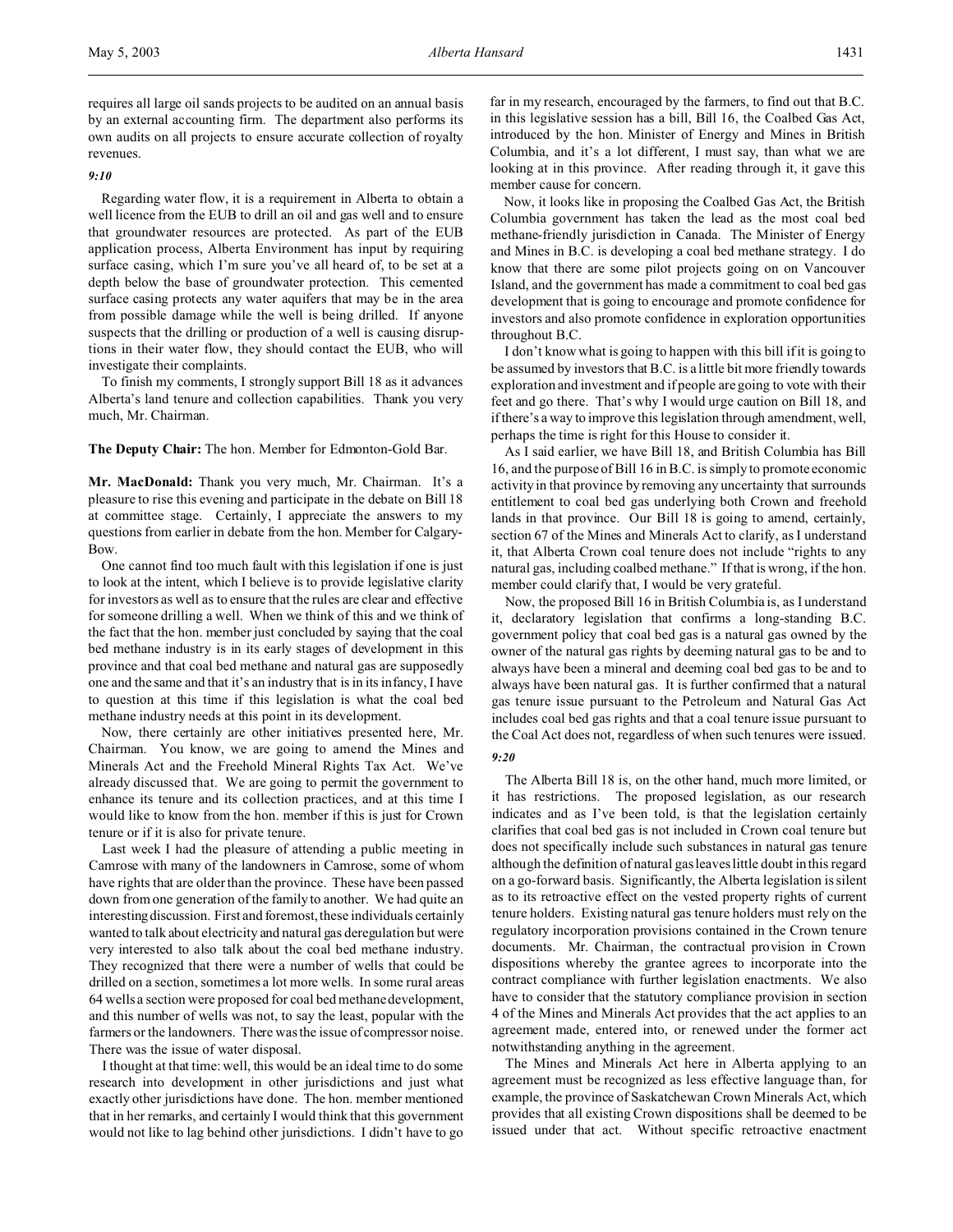language or a stronger statutory compliance provision, it is open for the current holders of Alberta Crown coal tenure to argue that existing agreements are unaffected by the Alberta amendment act. If the hon. Member for Calgary-Bow could confirm this or answer my questions around this, I would be very grateful. There are current holders of Crown coal tenure. Will they want to be compensated in this case?

There are many people with opinions on this, but A.R. Thompson in his article Sovereignty and Natural Resources has studied Canadian petroleum legislation and identifies limitations on the doctrine of regulatory incorporation insofar as it pertains to certain basic or fundamental provisions of a Crown disposition. The first argument is that there are certain entrenched provisions contained in the grant or conveyance language of a Crown disposition which are separate and apart and of a more fundamental nature than the other covenants and conditions contained in the document. This, it is noted, parallels the Supreme Court of Canada's distinction in British Columbia v. Tener between mere regulation and defeating the grantee's entire interest in the land.

A.R. Thompson's second argument is founded on a basic consideration of contract law and recognizes that notwithstanding a clause binding a party to the contract to comply with such changes as may from time to time be introduced by the other party, there is a core of the contract which is unalterable and must be performed. It is open to the court to identify certain fundamental terms of the Crown coal tenure which are unalterable by the Crown, by the corporation of the future, statutory provisions, or regulations. Such fundamental terms might include the basic right to produce and market these substances and to extend the nature of the granted substances themselves.

Now, the proposed Alberta Energy Statutes Amendment Act, 2003, Bill 18, and the Mines and Minerals Amendment Act, 1978, introduced an expanded definition of oil sands which was discussed earlier. When this happened, it was with the following language: an agreement granting rights to petroleum and natural gas or either of them, whether granted before, on, or after July 1, 1978, does not grant rights to oil sands. I would like to get some of these questions answered in regard to this.

Mr. Chairman, there are several historical examples of Canadian jurisdictions employing legislation to bring about the consistent resolution of mineral ownership ambiguities. While certain of these enactments strictly address Crown tenures that overlap in a substance context, such as section 125 of the British Columbia Petroleum and Natural Gas Act and section 4(2) of the Alberta petroleum and natural gas tenure regulation, which deems petroleum tenure not to include rights to oil sands, others encompass both public and private lands, such as sections 56, 57, and 58 of the Alberta Law of Property Act and the Saskatchewan Sand and Gravel Act.

Mr. Chairman, notwithstanding that the British Columbia legislation affects privately held lands, it is important to distinguish its declaratory nature from legislation that affects exploration of the coal bed gas resources in that province. The proposed coal gas act simply seeks to address the uncertainty that surrounds the case-bycase application of the vernacular test for mineral entitlement determination employed by Canadian courts. When taken in context, the proposed coal gas act strikes an equitable balance between the use of legislative power to fulfill public policy objectives with the need for certainty of private mineral tenure.

By way of illustration, research indicates and reminds us of the following historical examples of the exercise of provincial legislative power to affect by way of exploration privately held mineral rights. Saskatchewan's Oil and Gas Conservation Stabilization and Development Act, 1973, vested in the Crown petroleum and natural gas in all producing tracts in Saskatchewan down to and including the producing zones. Nova Scotia's Petroleum Resources Act vests in the province all petroleum including any mineral oil or relative hydrocarbon and any natural gas including coal gas existing in its natural condition in strata. British Columbia's Geothermal Resources Act vests all geothermal resources in the Crown. The Petroleum and Natural Gas(Vancouver Island Railway Lands) Act can be used to vest petroleum and natural gas rights on Vancouver Island in the Crown. Section 128 of the Petroleum and Natural Gas Act permits the Crown to vest storage reservoirs in the Crown.

That's one example of questions that would certainly make one cautious about whether Bill 18 is at this time what the coal bed gas industry needs for further development. When we look at how important this is going to be for the province, not only must we develop this industry in a timely fashion, Mr. Chairman, but it must be done right. We can make an effort not to repeat some of the mistakes that have been made south of the border.

Now, there's no doubt that coal bed methane could in the future supplement Alberta's natural gas supply. The gas is sweet and dry, and generally it's pure methane with small amounts of carbon dioxide and nitrogen. Coal bed methane accounts for 7 percent of total U.S. production, and it's growing. With industry interests in coal bed methane development increasing, the Department of Energy – and I've been following this with a great deal of interest – commissioned a report on the potential of the coal bed methane reserve base and the conditions necessary for the development of such. The report I would think is almost required reading for all hon. members of this Assembly. When we look and we recognize that coal bed methane is a form of natural gas – and as I understand it, here in Alberta coal bed methane royalty is going to be calculated in the same manner as conventional natural gas – we need to ensure that everything that is possible will be done to proceed with development of this natural resource, and everything that's possible means making sure we've got a proper method of disposing of the produced water. How we use that is paramount to public confidence in the development of this industry.

I look forward to participating some more later, Mr. Chairman. Thank you.

### *9:30*

**The Deputy Chair:** Are you ready for the question? Hon. Member for Edmonton-Mill Woods, are you rising to speak?

**Dr. Massey:** Yes.

**The Deputy Chair:** Okay.

**Dr. Massey:** Thanks, Mr. Chairman. I appreciate the opportunity to make a few comments about Bill 18, the Energy Statutes Amendment Act, 2003. The bill, as my colleague indicated, has been preceded by one in the province to the west, and one of the positions that's being put forward is that this should be treated as a separate resource and not lumped in with others.

Mr. Chairman, I don't have my notes, and I'm going to have to get organized and cede the floor to a colleague.

**The Deputy Chair:** The hon. Member for Edmonton-Centre.

**Ms Blakeman:** Thanks, Mr. Chairman. I want to make just a couple of comments in Committee of the Whole, which is a better sort of working session for us to ask and answer questions here. My continuing struggle when I look at Bill 18 is that it's not going far enough. It's not giving me certainty and clarity in what I'm seeking. It is not clear exactly who it applies to. I listened to the opening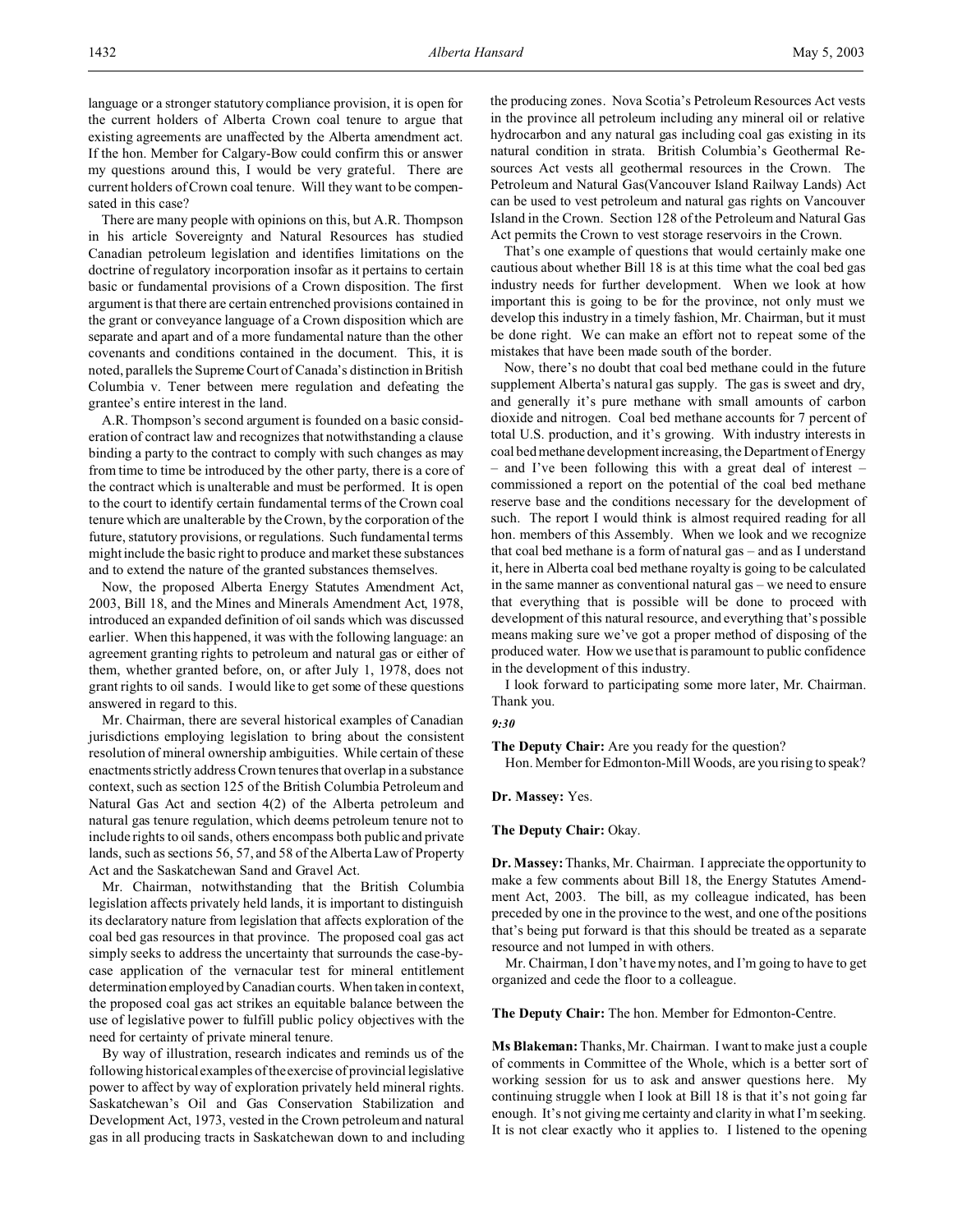remarks from the member, and she mentioned again oil and natural gas but didn't mention coal bed methane. So the struggle that I continue to have with this bill is that it is not talking about the obvious, and I want to know: the coal bed methane rights are assumed under what? Oil rights or natural gas rights?

So I'm going to ask the questions, and then the minister can respond to me, because that's what we do in Committee of the Whole. It's not being spelled out in this bill, and it's not being separated out, which is what I am seeking here. I think it's dangerous to assume that those rights will be picked up under the other two, because it in fact is not spelled out, and the assumption is a wrong way to go about creating certainty in this area. There's a lot of money at stake here. There are a lot of jobs at stake here. Our whole province is built on oil and gas revenues and productions and royalties and all of that. So to sort of not say anything and not provide certainty and clarity is where I am really struggling to be able to support this bill. Is there the possibility of an amendment that would sort this out and make it clear? We've got oil rights; that's one thing. We've got natural gas rights; okay. But there should be a requirement that you would have to negotiate coal bed methane rights outside of whatever is anticipated by those two. I don't want to belabour the point. I hope I've made it as clear as possible that that's my hesitation here.

We are dancing around and not talking about the very thing that to me is most obvious. Now, perhaps it happened that when the impetus for creating this amending act came forward, we still weren't really sure how likely coal bed methane production was going to be in Alberta, and maybe it's progressed so rapidly that the legislation or amending act didn't keep pace with that. I don't know. I don't know what the reasoning is behind it. But it's not acceptable to me to have an assumption about something as important as energy production and its effect upon the whole fibre and fabric and economic well-being of this province.

I think it has to be spelled out, and it's not being spelled out in this bill, and that's my problem with supporting it: that it's just not talked about. I'm looking for that kind of certainty and that kind of clarity that it will be spelled out, and unless I'm seeing some sort of amendment or something very clear that's going to happen that hasn't happened so far, I'm having problems supporting this bill. So that's where my hesitation in supporting it is: that the bill is not going far enough in spelling out who gets what, where, and why and that it's not clear exactly what that is.

Thanks very much.

**Ms DeLong:** I thought that maybe I should clarify things before we get any further off track here. One first of all has to look at what leases really are. Okay? When you have a lease, you don't have a lease to have all of the gas all the way down to the centre of the Earth or all of the oil all the way down to the centre of the Earth. Each separate formation is a separate lease in terms of what you're producing from. We do not have separate categories for natural gas that comes out of sandstone, natural gas that comes out of shale, natural gas that comes out of all of these different kinds of rock, just the same as we don't have separate types of leases that come out of coal bed strata. So all we're trying to get cleared up here is that if you have a lease for coal, for actually taking coal out of the ground, that does not mean that you have a lease for producing gas. That's the only thing we're trying to clear up here.

So we're not going into some new area here. When we talk about how coal bed methane is new, the only thing new about how we're handling coal bed methane is that it's new technology, and we have new technology that we apply to other kinds of gas wells. For instance, when we first starting fracturing by putting chemicals down

there, that was a new technology. When we first produced gas by putting explosives down there, that was a new type of gas. All the tertiary recovery is new technology. Similarly, as we produce natural gas out of this particular seam that just happens to be coal, again, it is new technology, but essentially we have exactly the same kind of lease structure as we always had.

Now, there were also some questions in terms of how water is used. Again, we are producing natural gas. Okay? All of the rules we have that apply to a coal seam or that apply to sandstone or that apply to whatever type of formation we normally get the natural gas out of also apply to coal. So in terms of how we handle the water, in terms of how we handle salt water or if there's any potable water, again, that is just standard natural gas production. Thank you.

*9:40*

**The Deputy Chair:** The hon. Member for Edmonton-Gold Bar.

**Mr. MacDonald:** Thank you very much, Mr. Chairman. Now, again to the hon. Member for Calgary-Bow: does Bill 18 limit or restrict coal bed methane production to a certain depth? As I understand it, the potential from coal beds varies in this province anywhere from 20 feet to 3,000 feet, and anything below 3,000 feet would be economically . . .

**The Deputy Chair:** Hon. member, I'm just being advised that you may want to clear room where your speaker is so that your voice can be picked up for *Hansard* purposes.

You may proceed.

**Mr. MacDonald:** Okay. Sorry. I apologize, Mr. Chairman.

Now, there are many different coal beds that have potential in this province, and I am of the understanding that the only ones that are going to be dealt with in this legislation are the ones that are Crown tenure. Do we also need to address the issue of private tenure at the same time? If we're going to develop this industry, like I hope we do, let's do it right. But I am perplexed as to the definition of – I could be misunderstanding you, and I apologize if I am – a production zone and the gas calculation and the respective royalty calculation that would go along with that. You can have a well with multizone production in different zones, but with coal bed methane gas how exactly is all this going to work?

There are still some technical questions surrounding this bill that I don't feel are satisfactorily answered. Particularly, is Bill 18 here too limited in what it's attempting to do to enhance coal bed methane exploration and production? When we look at all the issues, I don't know if we have addressed them in this bill: the technical issues, the issues of land access and tenure access. I'm not satisfied that this is the answer. Water disposal and diversion issues. Certainly, the farmers in Camrose last week had concerns around the issue of water and water disposal. Fortunately, our research indicates that the coal seams in Alberta do not nearly have the water that they do in America. Hopefully, we won't have any thought even of surface discharge in this province, and we will have injection of this water perhaps into a formation that was producing oil and is now in a mature state of production, and we could use that for enhanced oil recovery.

We discussed this earlier, at second reading, but there are other issues surrounding this. We know that coal bed methane developments at this point are high risk. There's a lot of capital involved. Certainly, I think you can drill a well quite quickly. You're not going to the depth that you're going to, say, in the foothills front area. What would the proximity of one well to another mean to private landowners? I understand that you need vast tracts of land to make all this work.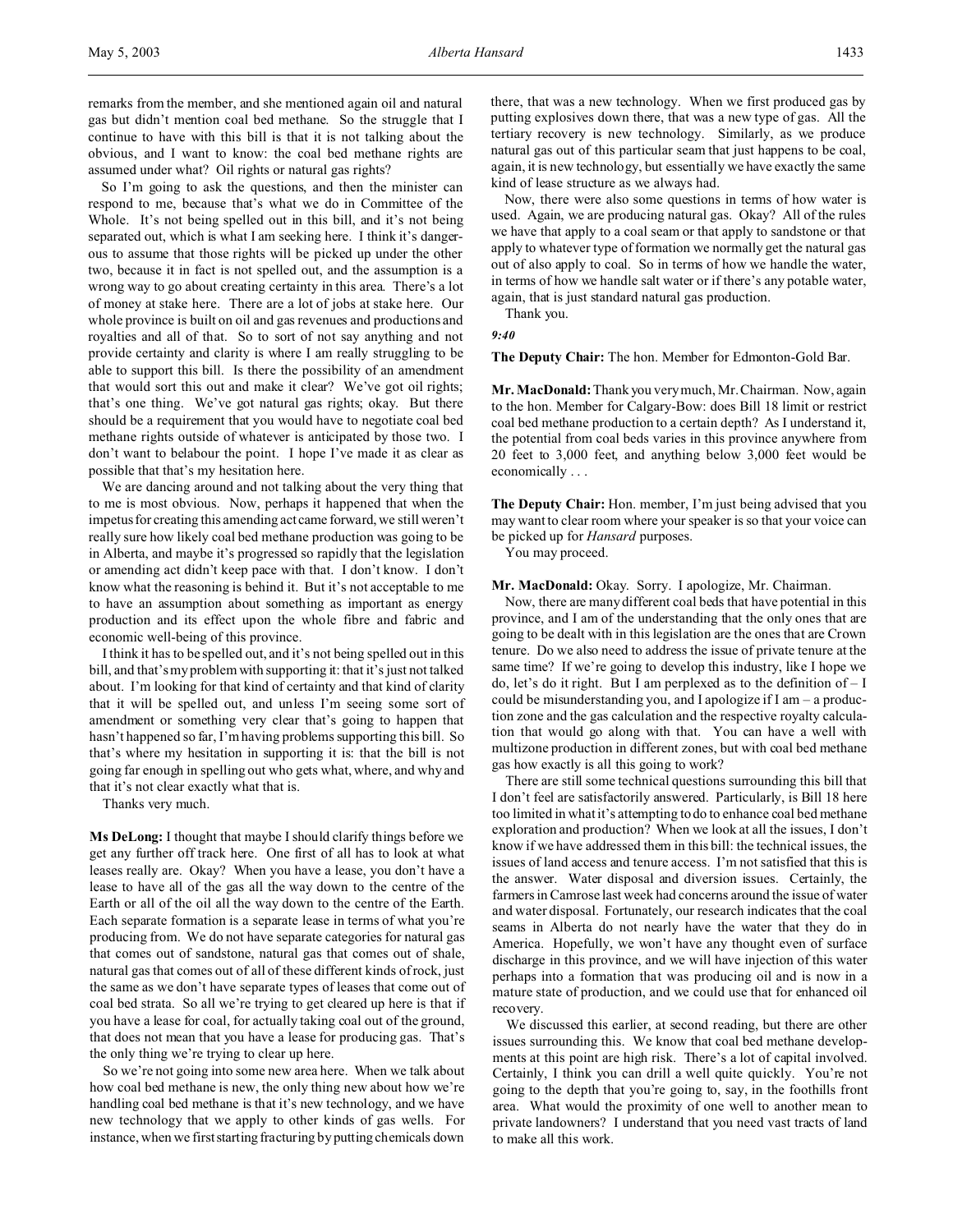So when investors look at this, the only thing I can say in conclusion at this time in committee is: where will they take their investment dollars? I think there are still some questions legally that need to be addressed in regard to this bill, and perhaps there is a solution to this. I would certainly be willing to discuss it with the hon. member and all hon. members of this Assembly, because we want to be on a level playing field with our neighbours in British Columbia. Certainly, the hon. Minister of Energy talks of a level playing field in the electricity deregulation market. This is also an application that would be noteworthy, and that is to have a level playing field with the coal bed methane industry in Alberta, the same as what the government of British Columbia is implementing with their Bill 16, the Coalbed Gas Act.

I'm not sure exactly where we're going with this bill, and I think that in order to exercise caution, unless my questions are answered satisfactorily – and if they can't be answered tonight, well, then at the next appropriate time – I don't think we should proceed to move this bill through committee until the questions surrounding the ambiguities are resolved.

Thank you, Mr. Chairman.

[The clauses of Bill 18 agreed to]

[Title and preamble agreed to]

**The Deputy Chair:** Shall the bill be reported? Are you agreed?

**Some Hon. Members:** Agreed.

**The Deputy Chair:** Opposed?

**Some Hon. Members:** No.

**The Deputy Chair:** Carried.

[Several members rose calling for a division. The division bell was rung at 9:49 p.m.]

[Ten minutes having elapsed, the committee divided]

[Mr. Shariff in the chair]

| For the motion:     |             |                |
|---------------------|-------------|----------------|
| Ady                 | Goudreau    | Maskell        |
| Amery               | Graydon     | Nelson         |
| <b>Boutilier</b>    | Griffiths   | Oberg          |
| Calahasen           | Hancock     | $O'$ Neill     |
| Cao                 | Hlady       | Pham           |
| Coutts              | Jablonski   | Rathgeber      |
| Danyluk             | Klapstein   | Smith          |
| DeLong              | Kryczka     | <b>Stevens</b> |
| Doerksen            | Lord        | Tarchuk        |
| Ducharme            | Magnus      | Woloshyn       |
| Dunford             | Mar         | Yankowsky      |
| Fritz               | <b>Marz</b> |                |
| 10:00               |             |                |
| Against the motion: |             |                |
| Blakeman            | Mason       | Massey         |
| MacDonald           |             |                |
| Totals:             | For $-35$   | $Against-4$    |
|                     |             |                |

[Motion to report Bill 18 carried]

## **Bill 32 Income and Employment Supports Act**

**The Deputy Chair:** Are there any comments, questions, or amendments to be offered with respect to this bill? The hon. Minister of Human Resources and Employment.

**Mr. Dunford:** Yes, Mr. Chairman. Thank you very much. In second reading I think I described basically the idea of this whole bill in the reform of the delivery of social assistance. However, I do at this time want to bring forward a government amendment to Bill 32. I guess it will be circulated; will it?

**The Deputy Chair:** It is being circulated. If you would just hang on for one minute, please.

**Mr. Dunford:** Okay.

**The Deputy Chair:** Hon. minister, you may proceed.

**Mr. Dunford:** Okay. Really, this is a routine amendment in the sense that all we are doing is changing the phraseology as it exists throughout the act. What it is, Mr. Chairman, is that the bill is amended as follows: in the following provisions "family unit" is struck out wherever it occurs and "household unit" is substituted.

Now, it doesn't change the way in which we calculate benefits or infer benefits, anything like that. It is just simply that since the Adult Interdependent Relationships Act has been proclaimed, it's our view that the term "household unit" is more encompassing and more inclusive than "family unit." It's with that, Mr. Chairman, that we offer this amendment, and I urge all members to support it.

**The Deputy Chair:** On the amendment, the hon. Member for Edmonton-Gold Bar.

**Mr. MacDonald:** Yes, please, Mr. Chairman. If the Minister of Human Resources and Employment at this time could clarify and provide a definition of "household unit." Or is it going to take the same definition as in part 2, Income Support and Health and Training Benefits, division 1, section 6(3)?

**The Deputy Chair:** Anybody else on the amendment?

[Motion on amendment A1 carried]

**The Deputy Chair:** Anybody wishing to speak on the bill? The hon. Member for Edmonton-Gold Bar.

**Mr. MacDonald:** Thank you very much, Mr. Chairman. It's a pleasure to get to speak on Bill 32. Certainly, there have been indications from some quarters that this is a step in the right direction, but I believe that what the poor and the marginalized in this province need from this government is an increase in their benefit rates. This legislation may be an indication of the hon. minister's efforts to try in some way to improve the legislation for income and employment support programs, but the first thing that needs to be done is to recognize that for the 30,000-plus households in this province a \$20 per month increase starting in June is not adequate.

Mr. Chairman, we are looking in this bill at improving the accountability for training service providers, we are attempting to help people on income support move into the workforce, and we are, as the hon. Member for Edmonton-Centre has previously stated,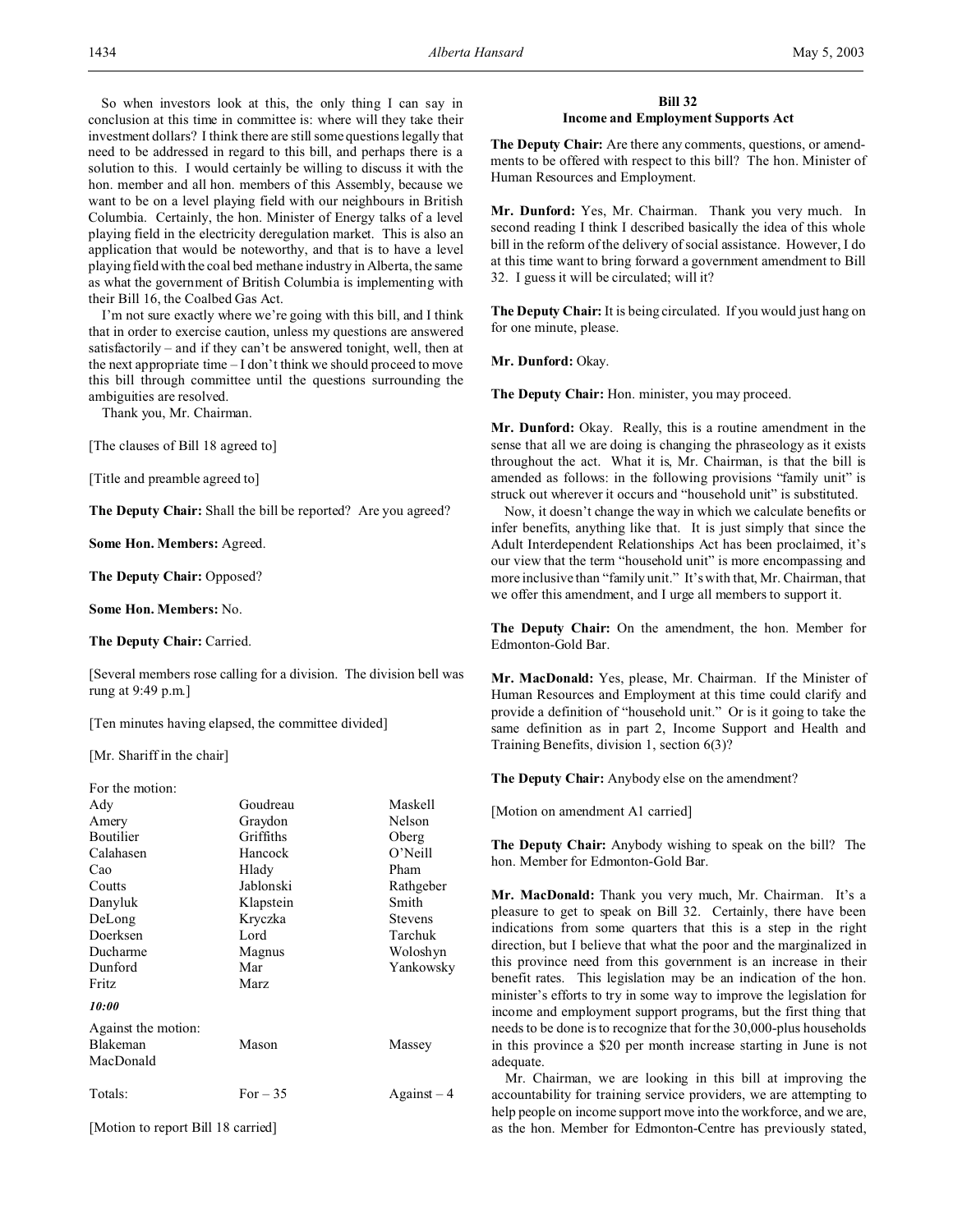eliminating the Widows' Pension Act in about two years. But whenever we look at the training-on-the-job programs and the fact that Alberta and Canada formed the labour market development agreement initially in 1997 – and there have been evaluations, as far as I know, continuing through 1998, 1999. I'm not satisfied that those evaluation programs have been satisfactory. Certainly, there have been hundreds of millions of dollars transferred, and some people have advised me that it is their view that Bill 32, the Income and Employment Supports Act, is a means of enhancing the privatization of the delivery of not onlytraining-on-the-job programs but other portions of the entire income and employment supports programs. Now, I don't think this would be necessary, and if this is not correct, I would appreciate an explanation from the minister in regard to that.

We are looking at the training-on-the-job programs, and we don't know if they are working or whether they're not working. I tried through freedom of information, and I thought the information was so hard to come by that it was inconclusive as to whether or not these programs were working. As I said earlier, we are spending significant amounts of money on them, but I have to accept the fact that the information has not been provided to me. Tax dollars have been spent, and I cannot confirm that the dollars are going to groups that need it the most and that the dollars are being well spent.

There are many other aspects certainly of Bill 32, but like a lot of other pieces of legislation that we deal with here, there are going to be regulations. This is a government that is fond of governing by regulation. Who will write the new regulations for this legislation, Mr. Chairman? As all Albertans well know, this government has no, as they say, set-in-stone process to ensure that the wills, shalls, and mays of regulatory documents meet the needs of Albertans. Will the very individuals that require the assistance have input into the regulations so that their needs are met quickly and efficiently so that these citizens will not have to wait and try to apply a regulation to their individual circumstances? Also, will there be open access to the regulations in a variety of public places so that the public knows and understands what is available?

### *10:10*

Themarket-basket measure: has that been officially adopted by the government? There are many people that have opinions in regard to the market-basket measure, but when we are laying the groundwork for this new bill, I think that the government is trying to find a way to link welfare rates with the actual cost of living in different parts of Alberta. This has been discussed in this Assembly many times by various members. How will this work? Is it actually, Mr. Chairman, government policy? If this is to work and to implement this, a new poverty measure has to be developed by not only the provincial government but the federal government and perhaps even some of the municipal governments. Certainly, the city of Edmonton and the city of Calgary, I think, would have interest in this. If we were to have this market-basket measure, it's very important to recognize and to realize that what's more important than the measure is what's in the basket. What exactly are we going to put in this basket?

I understand that there's a motion coming. Hopefully, we'll get a chance to have a discussion and to debate this motion during this current session, Mr. Chairman. This market-basket measure will allow SFI rates to vary from place to place, and it will be based on local costs. Some of these local costs would certainly include rent, transportation, the average cost of a basket of groceries, et cetera. Since this market basket only measures the absolute cost of a particular basket of goods, it is going to allow us to limit our social contract with lower income people.

This concern has been raised by a number of people, including

people over at the Edmonton Social Planning Council. They are of the opinion that unlike previous relative measures of poverty, the market basket "doesn't measure how low-income people are fairing in comparison to the average income." They go on to say, "Instead, it helps to free us from any responsibility to equally share Alberta's growing wealth with the poor," and adopting the market-basket measure "will further erode our sense of community and undermine our commitment to equality."

Now, they also caution that "ironically, we will all be worse off with the introduction of this" market-basket measure. "Based on numerous international studies, increasing inequity in Alberta will lead to poorer health outcomes for all Albertans, not just people with low incomes." That's quite interesting because certainly the Edmonton Social Planning Council has a great deal of insight into the whole issue of poverty and poverty-related issues, and I would encourage hon. members to consider their research and perhaps pay heed to some of what they say at least.

Now, if the market-basket measure has been officially adopted by the province, will the government recognize that there are many families and individuals in this province that do not have sufficient funds to provide this nutritious food basket? I can't understand how we can expect people who are receiving minimum wage to be able to provide this nutritious food basket, and if the proposed target, the minimum level of supports to low-income Albertans, is adopted, what about others who are within \$50 to \$75 of that minimum level? How will this affect them?

The market-basket measure establishes the minimum income required to purchase a basket of goods, and whenever we're talking about housing, food, clothing, transportation, personal hygiene, household supplies, furniture, telephone service, and some reading, recreation, and entertainment, we cannot forget, Mr. Chairman, about the cost of utilities. Natural gas and electricity have just been through the roof, as we all know, skyrocketing prices for electricity and natural gas, and I wonder if any effort is going to be made to reflect those high costs because of energy deregulation in this market-basket measure.

What is the target minimum level in dollar figures? Is there a sliding scale for the location of the individuals or families requiring support? What's the cost of a loaf of bread in Fort McMurray versus a loaf of bread in Medicine Hat or the cost of utilities in Medicine Hat in comparison to Edmonton or Calgary? Certainly, Medicine Hat was wise enough to be cautious about energy deregulation. Many of their utilities are very modest when you compare them to the rest of the province, and that certainly would be interesting.

Now, if one is to look at a recent Alberta Agriculture, Food and Rural Development survey, this shows that SFI clients receive a range anywhere between \$524 and \$575 for rent or mortgage, taxes, insurance, et cetera, and for food, \$379 for one parent and three kids. Now, the cost to feed a family of four in November 2002 averaged between a low of \$547 and \$580 in four communities in southern Alberta, so something has to give there if that parent and three children are going to have adequate food, and that indicates to me that there's not enough money to go around. This is from Alberta Agriculture, Food and Rural Development, a recent survey that's two months old.

Also, in discussing Bill 32, can the minister reveal the five different community types that the market-basket measure has been based on? What assumptions were made? Are there already services provided in these community types? If they are not, will the government make sure that these basic services are available in all communities to fit the community-type profile? Again, can the minister elaborate on what the government believes basic needs are and elaborate on what building block will be in place to meet the different needs?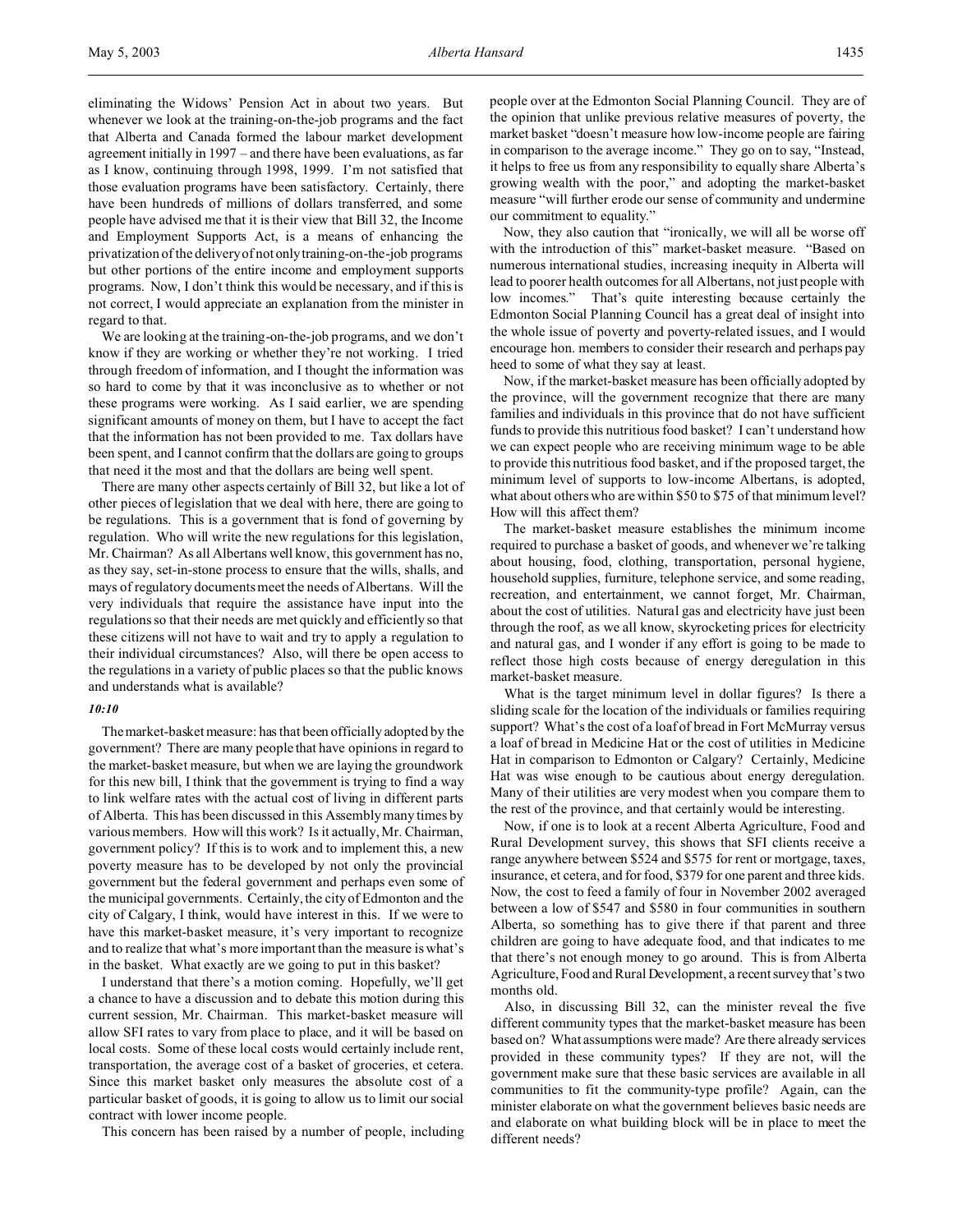Now, in regard to shelter can the minister elaborate on what flexible funding will be available to low-income families that are only able to access shelter in older, less energy-efficient housing? Most housing that is available for low-income families is old and often in need of repair. The people least able to pay and least able to change their circumstances are the very ones who find themselves paying the highest bills. Will landlords be providing upgraded facilities with energy-efficient furnaces and appliances at the same low rates as part of the basket measure? I would be surprised if they do. I think not, but I've been surprised before, and maybe they will.

## *10:20*

Further, on the whole issue of utilities we need in discussion of the market-basket measure – where are the automatic rebates for these individuals faced today with the decision of food or paying utility bills? How is all this working out? Trickle flow is becoming a reality in this province because of energy deregulation and for no other reason. We are aware that low-income households can receive relief but only if they have received a cutoff notice. I don't think that's necessary or in the public good or in the interest of the public.

The problem is the fact that they have to wait for the cutoff notice to get relief. These notices don't have a long turnaround time before action is taken to proceed with the cutoff. Often individuals cannot make contact with a worker before cutoff happens. The government answering machine suggests another number if it is an emergency. This type of runaround takes energy and adds to a stress level that is often the undoing of most to cope with the problem, and they sink further instead of moving up.

If we are to try to assist these low-income families and we tell them their house is going to be secure, why do they have to go through the mental stress and anxiety of losing their utility services? Why would there not be an automatic government intervention? After all, the government is well aware of the volatility of the cost of these utilities and who should be receiving benefits. These very individuals are hard pressed to meet their basic needs on a daily basis without the pressures that they have no control over.

At the same time, I would like to know, as we're going through this, how many directors' orders have been issued to provide temporary relief to those who cannot pay for their utilities because of the skyrocketing costs and their benefit amounts being so modest. Certainly, I think there are a lot of people within the Department of Human Resources and Employment who are working very, very hard and doing their best with some very limited resources.

Now, the food. We need to ask the following and consider the following in discussions on the Income and Employment Supports Act. Does food include access to healthy eating and nutrition counseling? Will the building blocks factor in the cost of fresh fruits and vegetables when seasonal weather conditions in the production regions affect the price of the products? Study after study is showing that unless the low-income individual can receive or access meats, fresh fruits, and vegetables, they become part of the most expensive users of the health care system. Is the hon. Minister of Human Resources and Employment prepared to ensure that the hand-up approach meets all the variable needs of the low-income groups in a prevention manner that will decrease the number of people needing food banks and expensive medical interventions?

Mr. Chairman, also the counseling and knowledge of benefits available. Will this legislation ensure that there are enough social workers to meet the demands of those needing assistance? At the present caseloads this is not, in my view, possible. Personal, face-toface interaction with a worker is needed for the clients. Many need hands-on guidance to fill out forms, access service, and acquire benefits, equipment to best fit their needs. Now, counseling and

knowledge of benefits available would also ensure that clients are not kept in the dark regarding benefits that they are legally entitled to but somehow may have been overlooked. If a well-skilled researcher has trouble finding the information, how do those that are struggling with the most basic survival needs find that information? Will there be extra training provided for social workers to know what services are available in each community, and will these services be integrated to meet the individual client needs?

### **The Deputy Chair:** The hon. Member for Edmonton-Highlands.

**Mr. Mason:** Thank you very much, Mr. Chairman. I'm pleased to rise to speak to Bill 32, the Income and Employment Supports Act. This bill represents the government's response to the low-income program review, and it allows the creation of regulations to build a replacement program for supports for independence, the skills development program, and the widows' pension. The legislation, as is so typical of government legislation these days, is essentially a shell with most details being established through regulations drawn up by cabinet. It's my understanding that this particular piece of legislation will not affect current benefit levels.

I think that the concern here is that the act does not represent the kind of breakthrough that we were hoping for in assisting people with low incomes. First of all, Mr. Chairman, we need to recollect that it is not an insignificant percentage of Albertans who are poor. In fact, I think roughly 20 percent of Albertans are at or near the poverty line. Notwithstanding the economic benefits for many in our society, there is a significant portion, and it may be somewhat less than 20 percent. Nevertheless, it is a significant fraction of Albertans that live in poverty.

It is not limited to the big cities. They certainly have their share, and a number of us on both sides of the House represent constituencies with a significant number of poor people. We're very familiar with those programs, but it's not limited to that. A study done a few years ago by the Alberta Urban Municipalities Association showed that significant levels of poverty exist throughout Alberta in smaller cities, in towns, and in the countryside. So it's not limited to the big city.

Now, there was a concerted effort made by the government to try and address this through the low-income program review, and we asked a number of organizations that work with various government programs and work with low-income Albertans what they thought of it. The results were interesting. Generally, the concern first and foremost was that key decisions will be in the regulations and that these are not subject to public scrutiny. The question is: does it really mean that the benefits are discretionary, and are they going to be affected, therefore, by budgetary pressures?

We've seen this in this Assembly a number of times when certain programs – for example, some programs directed at at-risk youth and aboriginal children – were cut when the Provincial Treasurer feared about a year ago or so that she was going to face a deficit, and under all of the legislation that Alberta was so proud of at the time, the poor Provincial Treasurer might have to go to jail if she ran a deficit. I'm being a little facetious there, Mr. Chairman, but certainly the act made running a deficit illegal. So these programs were suddenly cut because the price of oil and gas went down.

I will give the government credit; they have taken some steps to mitigate that pattern, but it has been, I think, an appalling pattern in the past that the various programs went up and down like a yo-yo alongside the price of natural gas. So that's a concern to these lowincome organizations.

### *10:30*

Because things are placed in regulation, it's very difficult for people to launch appeals. Having details in the act is essential for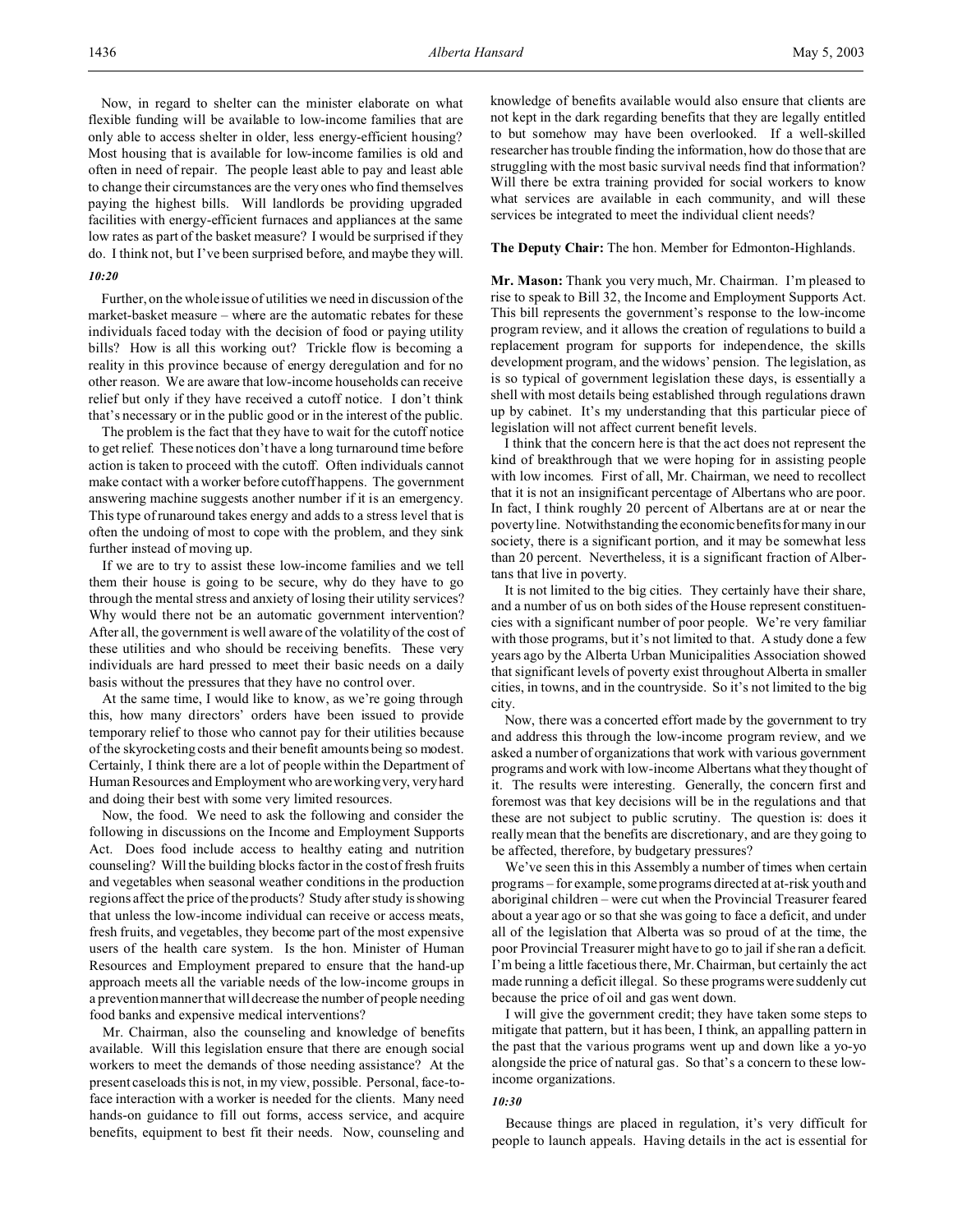appeals. You can appeal policies and you can appeal decisions but not regulations, and there needs to be some potential in the act for the benefits. Otherwise, you cannot appeal the decision to deny them.

There are a lot of questions about what the benefits are actually going to be, and I'm going to be offering an amendment to help clarify this a bit later, Mr. Chairman. Do benefits include transportation? Do they include recreation? A question the minister might want to ask is whether or not the financial benefits workers will have caseloads such that they will actually be able to address recipients' individual needs.

Now, section 2 defines the purposes of the act as providing "programs for persons in need for . . . requirements." The list does not include things like heat, light, and water, which were explicitly included in section 1 of the Social Development Act. That they have been excluded from this act makes me nervous, Mr. Chairman. Is it deliberate? Again, we will be offering an amendment later this evening on that.

Questions arise about what will be included under health benefits. Will psychological counseling be included? Will substance abuse counseling be included? These are things that I hope the minister can help us with in this.

Now, there's a strong emphasis on training, and that's good in many cases, but it's not appropriate for all recipients. What about people who will never be independent? If someone admits to being able to work, they currently lose benefits, which encourages people to say that they are unemployable. There's no longitudinal commitment to employment support. Recipients receive short-term support and then are expected to be independent. Many of the training programs are not for high-quality jobs and are not readily available to clients who want training. There's a bit of a culture of denial here, Mr. Chairman. The minister overseeing labour and social services I think tends – and it's reflected in the act – to view the recipients of this assistance as a pool of potential labour, and that's not necessarily always appropriate. Some people just need help, and they are not ever going to be in a position where they can move on to being fully self-sufficient.

In section 16 there are some requirements for recipients to pay back benefits. Now, I don't know if this is following the current practice of requiring payment of benefits when other sources of revenue become available for the same time period. I'd like to have the minister clarify this for us, and again we are considering an amendment for this section.

Mr. Chairman, the act will not address the main problems faced by low-income Albertans, and that includes a few things. First of all, the lowest minimum wage in the country. Certainly, we're one of the provinces with among the higher costs of living, yet we have the lowest minimum wage at \$5.90. If you compare that with our two neighbouring provinces, it's \$8 an hour in B.C. and \$6.65 in Saskatchewan. So that's a significant concern. I know that some members have argued in the past. . .

#### **Mr. Smith:** What's the unemployment rate?

**Mr. Mason:** I hear the Minister of Energy making the argument that because there's a low unemployment rate in this province, we don't need to fiddle with the low minimum wage, because everybody is working. Well, not everybody is working, Mr. Chairman, and not everybody is being paid above the minimum wage in Alberta. I could turn the argument around. If the minimum wage in Alberta is irrelevant because the market has already outstripped it and people are paying higher wages than \$5.90 an hour, then what's the problem with moving up the minimum wage? The minimum wage should not be set according to how many people are working and for how much at a given point in the economic cycle affecting the province. The minimum wage should be set at a rate that will in effect give people a certain amount of dignity and the bare essentials that they need to survive. That's how it should be set, and any other argument I think is specious.

Of course, we know that the high costs of energy in this province have contributed greatly to problems at all levels. It's like a giant rock which has been cast into a still pool, and the waves are going out in every direction, Mr. Chairman. It's not only affecting the average working person or professional people or businesspeople or farmers. It's affecting every sector. It's affecting the public sector, and they, of course, are forced to pay these high, outrageous prices for electricity as well. For example, some universities have given an indication that recent tuition increases are driven in part due to increases in electricity prices and natural gas.

We did a fairly extensive survey of rural municipalities. I know that when the Minister of Municipal Affairs answered my question, he was somewhat confused about who we had actually sent this to and believed that we'd sent it to all municipalities in the province, over 300. In fact, we sent it only to the rural municipalities, so our response rate was fairly respectable, and I could suggest to the minister that since we asked those questions, we've had a continuing trickle of responses from the rural municipalities in this province. I know the Premier would like to say that we in the New Democrat opposition ignore rural Alberta. Well, it's true that we have only two MLAs, but we're doing our level best to try and represent the people in rural Alberta. They have a set of problems that are serious, and they share with urban dwellers the increasingly intolerable burden of sky-high electricity prices, Mr. Chairman.

We've heard that from the rural municipalities, who've indicated to us that they have had to increase taxes to pay for higher power bills. They've had to cut municipal services to pay for higher power bills. You know, they're closing facilities, they're cutting back on programs, they're jacking up the property taxes, all of which is hitting people in the pocketbook. Of course, this hits the poor among our society the most severely, Mr. Chairman, so I want to get back to this particular question. Energy prices are not only intolerable for middle-class and upper-class Albertans, but in particular they are intolerable for low-income people. Again, this policy error on the part of government with respect to electricity deregulation is reverberating throughout the entire society in Alberta and affecting every government department, including the Minister of Human Resources and Employment and his department. He has to compensate for this, just like the Minister of Learning has to compensate for it, just like the Minister of Municipal Affairs has to compensate for it, just like the Minister of Health and Wellness has to compensate for it in his department. So this mess is being felt right across the government and right across society.

Now, social assistance benefit levels are, of course, a key factor in the problems which are faced by low-income Albertans, and social assistance benefit levels are well below the cost necessary for healthy living in our communities. The cost of healthy living for a single parent with two children has been calculated by the Edmonton Social Planning Council at \$1,471.20 per month in the year 2000. This compares to the \$851 that same parent would receive from SFI, including the \$20 increase announced in April. Of course, Mr. Chairman, people that do work with low-income people consider this \$20 almost contemptible, as just totally inadequate to deal with the problems.

#### *10:40*

Another thing, a serious one, that creates problems for low-income Albertans is the tight housing market, with rental vacancy rates of about 1 percent in many major centres, including Edmonton,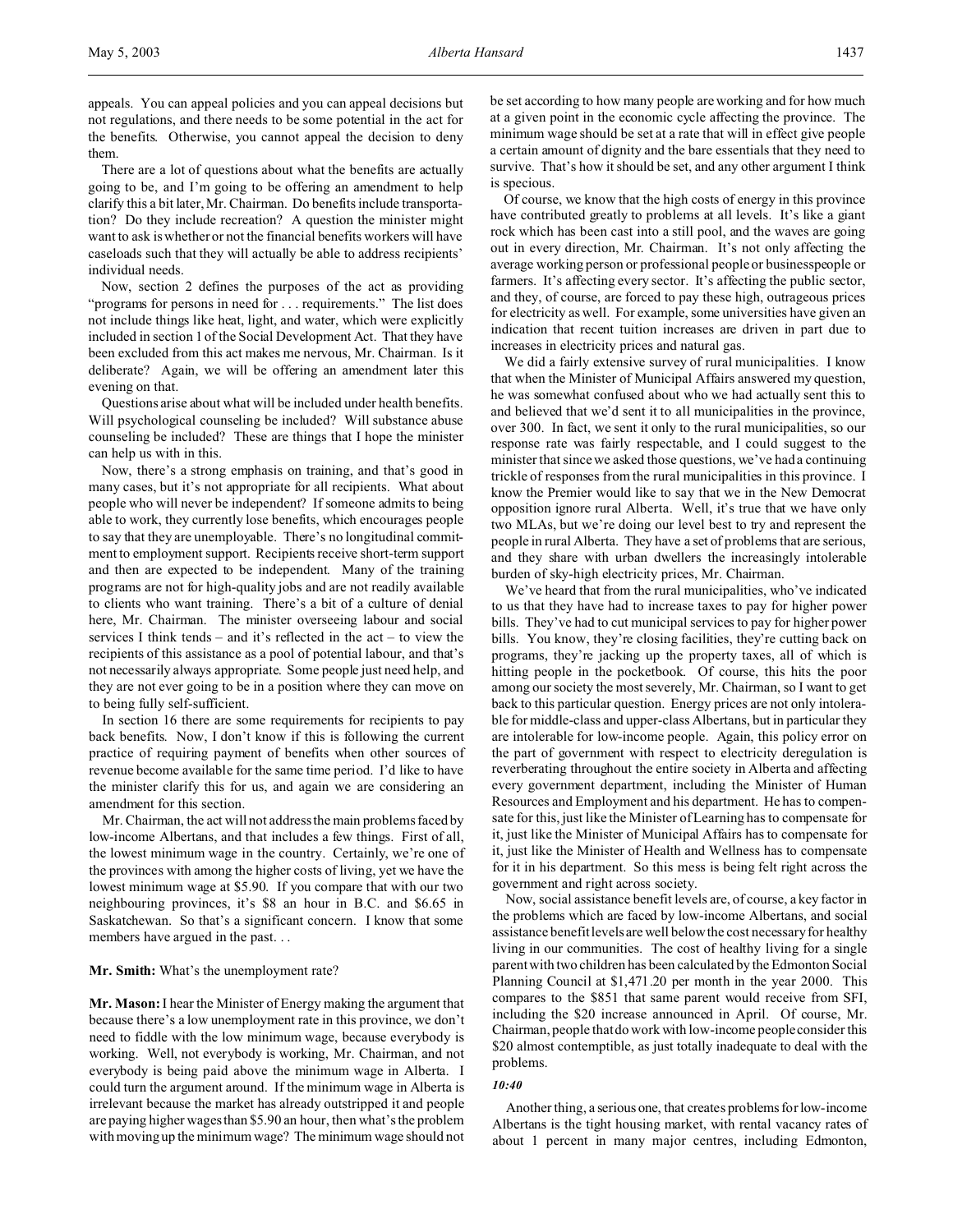Calgary, and Fort McMurray, and rents to match, Mr. Chairman. The average rent for a one-bedroom unit is \$533 in Edmonton, and for a two- or three-bedroom unit the average is \$742. A single parent with two children would receive \$428 for a rental allowance, an affordability gap of \$105 even if they live in a one-bedroom unit. Now, that means that those people are forced into substandard accommodation in order to make their rent payments. You know, we've had lots of issues with that, and certainly those of us that have represented inner-city communities or served on municipal councils and so on are well familiar with the role that slum landlords play in assisting the government to maintain rental allowances which are so far below the needs of the people who depend on them.

The main concern of people on SFI and the agencies that work with them is the level of benefits. The lack of attention to this issue in our view represents a clear lack of commitment to address the issues of poor Albertans. The lack of details in the act makes it impossible to address the adequacy of the act to improve low-income programs in any detailed way.

So, Mr. Chairman, those are my general comments with respect to the bill. I have some amendments, and I would like to take your guidance. Shall I let other members speak, or shall I proceed with the amendments at this time?

**The Deputy Chair:** Hon. member, I don't have a copy of the amendment that you have, so if you wouldn't mind waiting a minute while it's being circulated.

**Mr. Mason:** Okay. I have four amendments, Mr. Chairman. The first one . . .

**The Deputy Chair:** Hon. member, you have to move before you can distribute the amendments.

**Mr. Mason:** Okay. Then I will move, Mr. Chairman, that Bill 32, the Income and Employment Supports Act, be amended as follows. Section 5 is amended by adding the following after subsection (2):

(3) On or before April 1 each year, the Minister shall review the income support payments provided under this Division in conjunction with the Consumer Price Index for the previous calendar year and make a recommendation to the Lieutenant Governor in Council as to whether a cost of living increase is required. You told me to move it, so I did.

**The Deputy Chair:** You may proceed.

**Mr. Mason:** Thank you very much, Mr. Chairman. This amendment would require that the government review benefits for low-income Albertans each year with consideration to a measure of inflation similar to that used to adjust the remuneration of MLAs. Income support payments would continue to be set by regulation but would not be subject to annual review.

Mr. Chairman, our preference was clearly to require an increase at least equal to inflation for these benefits, but private members cannot propose amendments requiring expenditures by the government. So that approach was excluded, and for that reason we have come up with this proposal, which would require the minister to conduct a review, which specifically mentions the consumer price index as a benchmark that the minister should use and then provides for the minister to make a recommendation to Lieutenant Governor in Council as to whether a cost of living increase is necessary.

**The Deputy Chair:** Hon. member, before I recognize any other

speakers, I'm just wondering if you have the original copy of the amendment that has been circulated, because that's what I need.

**Mr. Mason:** It was on the top of the pile, Mr. Chairman.

**The Deputy Chair:** The hon. Member for Edmonton-Gold Bar.

**Mr. MacDonald:** Thank you very much, Mr. Chairman. In regard to the amendment as proposed by the hon. Member for Edmonton-Highlands, I would certainly encourage all hon. members of this Assembly to support this amendment. I think it is a very good idea. Certainly, it is very similar to something that was proposed in this Assembly three years ago to enhance and protect the disposable income of those Alberta seniors who were eligible for the Alberta seniors' benefit and were caught in a squeeze at the end of every month because of the diminishing amount of their disposable income.

Certainly, if we were to review income support payments provided on an annual basis, I think it would be a step in the right direction when everyone considers that it's been 10 years, really, since the provincial government cut the supports for independence or welfare rates by 20 percent as a cost-saving measure, and over the same 10 years the poor in this province have suffered tremendously in my view. Their suffering is increased because inflation has robbed them by close to a further, it has been reported, Mr. Chairman, 25 percent in purchasing power.

These statistics alone cannot start to describe the difficulties that are hidden behind these figures. Certainly, many people on SFI feel frustrated and are struggling with rapidly escalating utility prices and rents, and we know that the food bank is being used and visited quite regularly because many of the people who are receiving benefits do not at the end of the month have enough food to provide for their families or their children.

Now, certainly, the answer to this is in legislative initiatives such as this amendment to Bill 32 that has been circulated by the Member for Edmonton-Highlands. I think it is a very, very good amendment, and I would encourage, in conclusion, Mr. Chairman, that all Members of the Legislative Assembly consider the merits of this. I guess if it's good enough for the goose, it's good enough for the gander, as they say, and it would certainly make it much better for Albertans when you consider what we've been through in the last 10 years and the fact that in that time the federal government introduced the national child benefit supplement to fight child poverty. Our government here saved more money by clawing back the supplement from some of the SFI cheques, and when you consider that, it is another reason why we should support this amendment.

Thank you.

## *10:50*

**Mr. Dunford:** The hon. Member for Edmonton-Gold Bar is just so off the mark all the time. He knows very well that we didn't do that. It wasn't allowed to do that. If you took something away from the income support from the federal government, you had to put it right back into children of people of low income. So we need to clear the record on these things.

As far as the amendment, I can understand where the member is going on this, but in the consumer price index he picks an index that has been in use for quite a number of years, and even now Stats Canada recognizes its limitations if it's to be used for certain aspects. So what is contemplated is the fact that we will identify a lowincome measure, and then we will start to get into a debate, I would think, both here in this Chamber and also throughout the province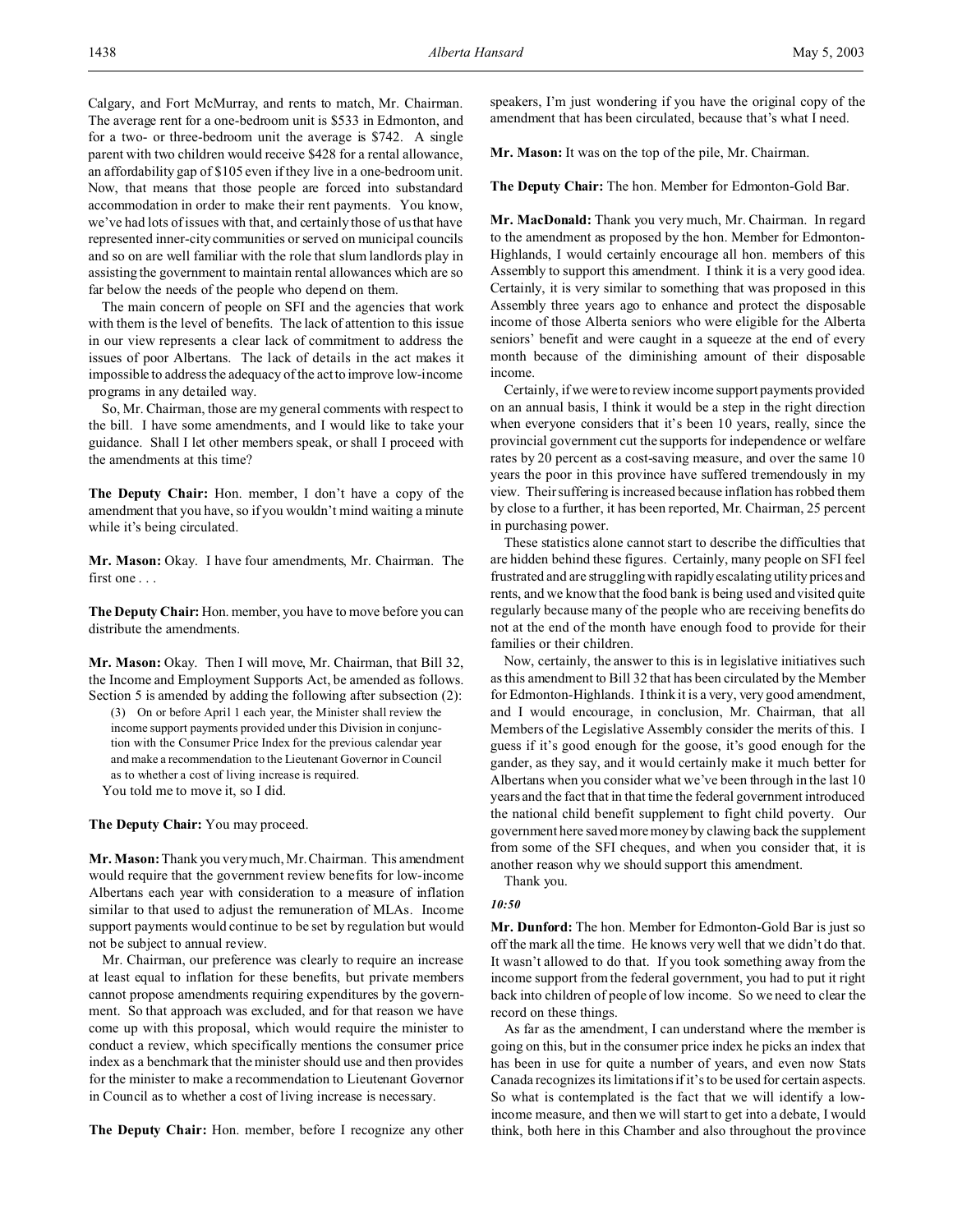about what percentage of that low-income measure should we be basing our income assistance at.

Right now the leading candidate for that low-income measure is something that's called market-basket measurement. Market-basket measurement is being investigated by Stats Canada as we speak, and we are told that we can expect some time later this spring or into the summer some of the first preliminary calculations as to marketbasket measurement that would apply, then, to the various categories that would exist here in our province. So I think that there are other measures that are going to be better than a consumer price index.

On that basis, I would urge all members of the House to vote against this amendment.

**Mr. Mason:** Briefly to close, Mr. Chairman, I appreciate the minister's point that there might be better indices that could be used and that they may be in the future. However, we are at least making an effort to find a way in which the benefits for people of low income can be geared to the actual cost to live which they have, and this is I think very important. It's obviously been recognized by the members of this Assembly because they provided the same process for themselves, for their own wages, and we all know that our wages in this place are tied to the average weekly earnings index in the province. We were looking for something that wouldn't be tied so much to what people are earning but to how much they needed to live, which I think is more consistent with the government's philosophy that nobody should get a nickel more than they need if they're dependent on government assistance.

You know, there's no reason we cannot pass this, and then when the minister has better measures, we could amend the bill and we could put those better measures in. I didn't hear the minister say that we would index or tie supports to these better indices. He just says that they're coming along, so we shouldn't pass this now. Well, if he had made a commitment to tie it to the market-basket measure in the future, that would have been very satisfactory to us and we would have been prepared to withdraw the amendment. But I didn't hear that from the minister, and the fact that this is not the very best index in the world should not stop us from trying to establish the principle that when people's living costs rise, their assistance should as well.

Thank you, Mr. Chairman.

[Motion on amendment A2 lost]

**The Deputy Chair:** The hon. Member for Edmonton-Highlands.

**Mr. Mason:** Thank you very much, Mr. Chairman. I have another amendment, which I will now move, that Bill 32, the Income and Employment Supports Act, be amended as follows: section 2 is amended by adding "heat, light, water, clothing and other" after the word "shelter."

**The Deputy Chair:** Hon. members, the amendment that is now being circulated shall be referred to as amendment A3. You may proceed.

**Mr. Mason:** Thank you very much, Mr. Chairman. This is quite straightforward. If you read section 2, which is the section dealing with the purpose of the act, it says:

The purpose of this act is to provide programs for persons in need for such of their requirements for food, shelter, personal items and medical and other benefits as are essential to their health and wellbeing and, in particular, to provide training and other measures to facilitate their movement toward independence and self-sufficiency.

Now, this was one of the points that was brought to our attention, Mr. Chairman, when we consulted with low-income groups and organizations, and they are concerned that while these items contained in the amendment are listed explicitly in section 1(a)(i) of the Social Development Act, they are absent from this act. So in order to make sure that these things are taken into account in the act, in its administration of the program and the calculation of benefits and so on, we believe that it's important to explicitly mention that heat, light, water, and clothing are all essential ingredients for living and ought to be included in the act. I think that if they were, it would give considerably more comfort to people dependent on government financial assistance.

Thank you very much, Mr. Chairman.

**The Deputy Chair:** The hon. Member for Edmonton-Gold Bar.

**Mr. MacDonald:** Yes, Mr. Chairman. At this time I would like to urge all members of this Assembly – I believe this would be amendment A3 as proposed by the hon. Member for Edmonton-Highlands – to take a great deal of interest in this, and in light of the high cost of utilities I think it is very important that heat and light and water and clothing, particularly in light of the minister urging everyone to wear a sweater, be incorporated into Bill 32.

**Mr. Smith:** I still have my integrity.

**Mr. MacDonald:** I'm sorry?

**The Deputy Chair:** Hon. member, you have the floor.

**Mr. MacDonald:** Thank you very much, Mr. Chairman. There are many issues surrounding utilities that everyone in this Assembly is aware of, and the idea of heat and light incorporated into Bill 32 is commendable.

With that, I would urge all members of this Assembly to accept the amendment. Thank you.

**Mr. Dunford:** I would urge members to not approve A3. It's redundant. Certainly, under personal items you would include, of course, clothing, and shelter could hardly be defined without heat, light, and water. So because of its redundancy I'd urge all members to vote against it.

**Mr. Mason:** To close on the amendment, Mr. Chairman. Well, I'm disappointed. Obviously, the Social Development Act does not consider these points to be redundant, and I think that the key point here is that if they're explicitly included in the legislation, then they can form a strong basis for an appeal on the part of individuals who need these costs to be covered. Without their explicit presentation in the act, there could in fact be little room for an appeal of the decision if the various appeal bodies did not want to take those into account. So I think there's real value in including this, and I am disappointed that the minister will not support it.

Thank you.

[Motion on amendment A3 lost]

**The Deputy Chair:** The hon. Member for Edmonton-Highlands. *11:00*

**Mr. Mason:** Thank you very much. Mr. Chairman, I have another amendment to move. I will move that Bill 32, Income and Employment Supports Act, be amended as follows: section 44 is amended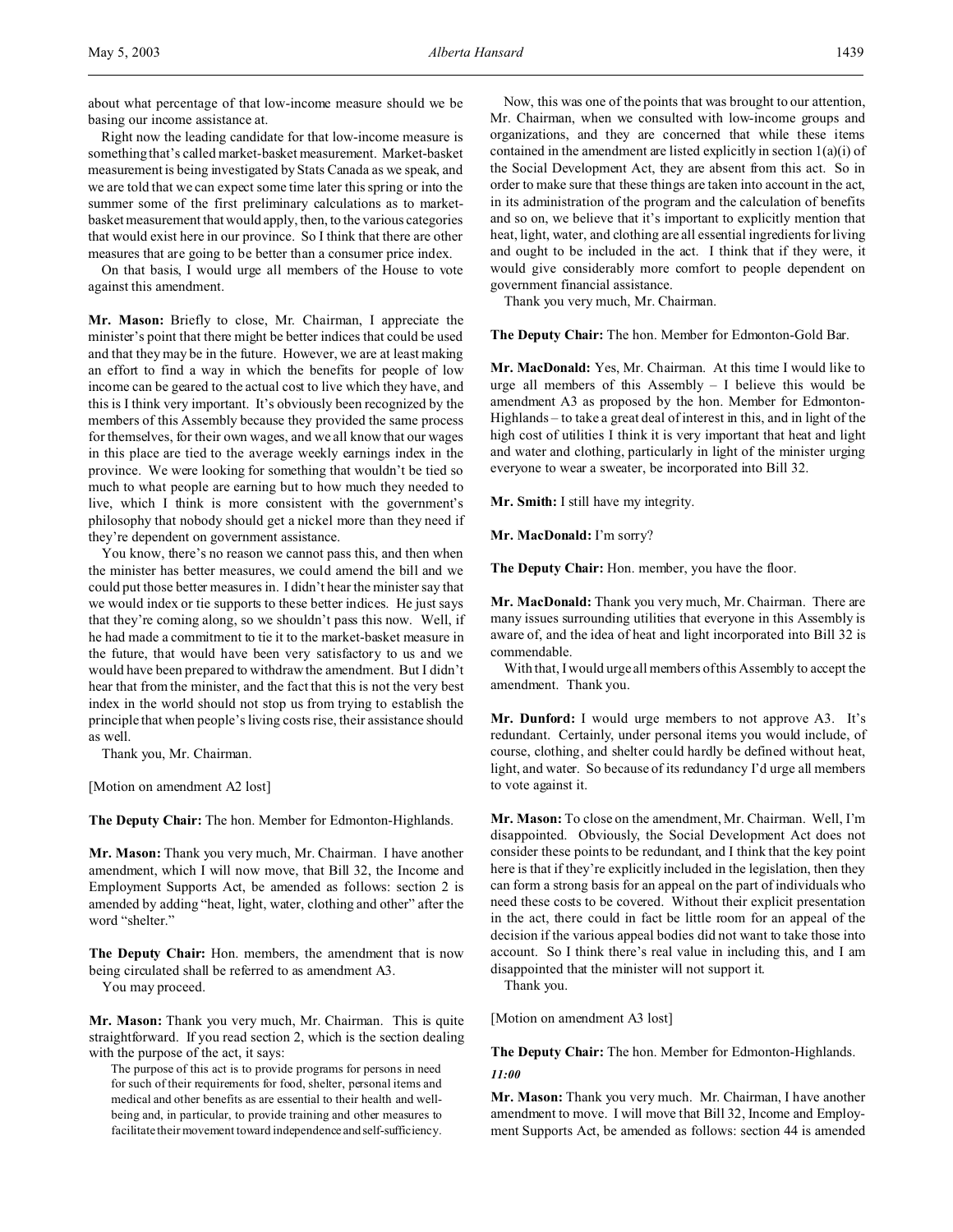by striking out clause (d). Section 46 is amended by adding the following after subsection (3):

(4) The person who made the decision appealed from is not eligible to sit as a member of an appeal panel considering an appeal respecting that decision.

(5) The Administrative Procedures Act applies to proceedings of an appeal panel under this section.

Section 48 is amended by striking out clause (c).

So, Mr. Chairman, if I can proceed. Again, this is intended to bring the legislation into line with the current practice under the Social Development Act. The amendment will provide additional protection for recipients by ensuring that the person who made the decision being appealed cannot sit on the appeal panel, that the appeal panel has the freedom to change the decision within the confines of the act, and that the government power to exclude matters from appeal is limited to those.

All this is consistent with current practice. Indeed, the wording of part B, amending section 46, is taken directly from the current act, Mr. Chairman, so it's not a wild fantasy of the opposition and, I think, can be supported.

Thank you.

**The Deputy Chair:** The hon. Member for Edmonton-Centre.

**Ms Blakeman:** Thanks, Mr. Chairman. I'm willing to stand in support of this amendment brought forward by the Member for Edmonton-Highlands particularly because it is dealing with what appears to be a conflict of interest, because people are very clear on who is sitting on these panels and what their background is to be sitting on the panels. We don't want any perception of impropriety around these appeal panels. They certainly are dealing with issues that are regarded as very important by those that have come before them, so I think it behooves all of us to make sure that justice is done but also seen to be done. So I'm more than willing to support this amendment as it stands before us.

Thank you.

**Mr. Dunford:** The opposition seems to have the mistaken notion that it's our employees that sit on appeal panels. It is not. These are people that come from the community, so there's no need for the amendment. I'd urge all members of the Assembly to vote against A4.

**The Deputy Chair:** Hon. members, the amendment that is before us is amendment A4.

[Motion on amendment A4 lost]

**The Deputy Chair:** The hon. Member for Edmonton-Highlands.

**Mr. Mason:** Yes, Mr. Speaker. I would like to move my final amendment for this evening, and that is that Bill 32, Income and Employment Supports Act, be amended as follows: section 16 is amended (a) in subsection (2) by adding "Subject to subsection (2.1)," before "The Director may"; (b) by adding the following after subsection (2):<br>(2.1) A

A requirement to reimburse the Government under this section shall only be applied to an applicant, a recipient or a member of a household unit when the applicant or recipient has received income from another source for the time period that the applicant or recipient was receiving benefits under this Act.

I will note that this amendment is consistent with the minister's amendment changing "family unit" to "household unit."

Section 16 replaces the following section from the Income

Support Recovery Act. The only difference is that now the repayment could be a condition of eligibility.

Repayment of social allowance

26(1) A person who applies for or is receiving a social allowance under the Social Development Act may be required by the Minister to enter into an agreement with the Director to repay the Government the total value or any portion of the total value of the social allowance provided for that person and that person's dependants.

(2) This Part applies to an agreement made under subsection (1) as if the amount due under the agreement were an overpayment.

I believe this section may be to require SFI recipients to repay benefits when another program should have been supporting them and they received back pay. For example, an injured worker may go on SFI while appealing WCB. When they win, they will receive backdated benefits from WCB and are expected to repay SFI. This is the case now, so at the very least I think the minister should go on record as to what is intended under this section. Without the amendment the next minister could just simply change the practice, Mr. Chairman, and that's a problem.

A number of groups have raised concerns about section 16 without the amendment. They are concerned that the government could require people to pay back benefits in many circumstances, which would force them to carry their poverty forward into the next stage of their lives. So I think the amendment would put those fears to rest, Mr. Chairman.

Thank you.

**The Deputy Chair:** For the record this amendment will be amendment A5.

Does anybody else wish to speak on the amendment?

[Motion on amendment A5 lost]

**The Deputy Chair:** Does anybody else wish to speak on the bill?

[The clauses of Bill 32 as amended agreed to]

[Title and preamble agreed to]

**The Deputy Chair:** Shall the bill be reported? Are you agreed?

**Hon. Members:** Agreed.

**The Deputy Chair:** Opposed? Carried.

**Mr. Hancock:** Mr. Chairman, I would move that the committee rise and report bills 18 and 32.

[Motion carried]

[Mr. Shariff in the chair]

**The Acting Speaker:** The hon. Member for Olds-Didsbury-Three Hills.

**Mr. Marz:** Mr. Speaker, the Committee of the Whole has had under consideration certain bills. The committee reports the following: Bill 18. The committee reports the following with some amendments: Bill 32. I wish to table copies of all the amendments considered by the Committee of the Whole on this date for the official records of the Assembly.

**The Acting Speaker:** Does the Assembly concur in the report?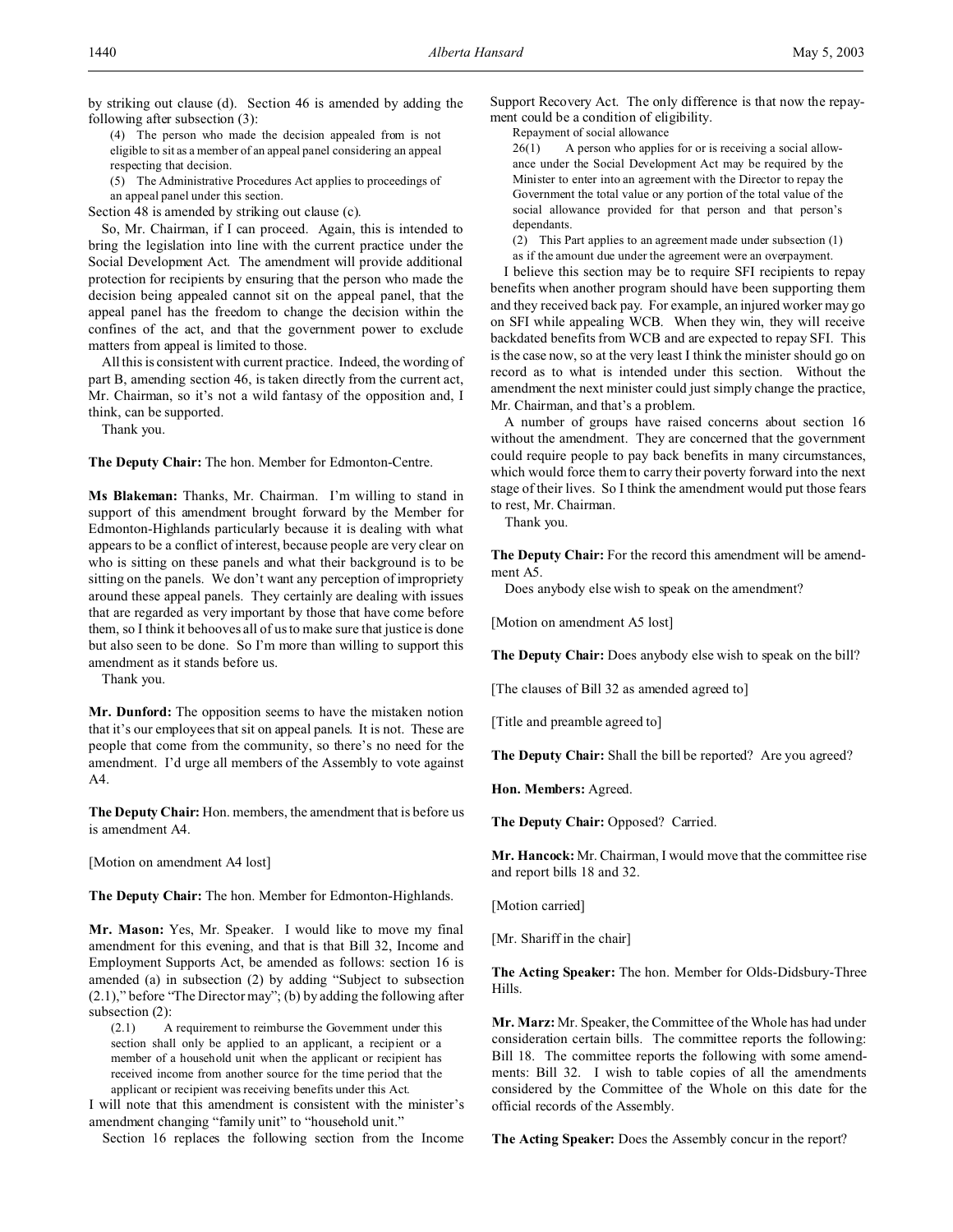**The Acting Speaker:** Opposed? So ordered.

head: **Government Bills and Orders** head: Third Reading

#### **Bill 5**

### **Line Fence Amendment Act, 2003**

**Mr. Goudreau:**It's my pleasure to move third reading of Bill 5, the Line Fence Amendment Act, 2003.

As I've pointed out before, the concept of the Line Fence Act is very simple, and I just want to speak on it very, very briefly because the last time we talked about it was on March 5 in Committee of the Whole. The Line Fence Act has been very effectively applied to a great number of instances where a fence has benefited two rural neighbours. This amendment ensures that the Line Fence Act will not be used in situations where it was not intended. This bill, Mr. Speaker, contains clarification which will prevent urban residents from citing the Line Fence Act in urban situations.

I would like to thank all the members for their support and for all the support that this bill has received. Previous debates have covered the nature and purpose of this bill, so I won't expand on them any further. I ask members for their continued support of the Line Fence Amendment Act so that rural Albertans will continue to have access to a cost-sharing and dispute settlement framework for primary livestock fencing issues.

Thank you, Mr. Speaker.

*11:10*

**The Acting Speaker:** The hon. Member for Edmonton-Centre.

**Ms Blakeman:** Thanks very much. I just want to speak briefly in third reading to indicate the support of the Official Opposition for Bill 5, the Line Fence Amendment Act, 2003. It does restrict the circumstances under which a party to a shared line or fence may seek to have the cost of said fence shared between the parties. This is a very small change, but one that was obviously needed.

I prefer to see this sort of change come through as a bill that can be examined and debated rather than to put it through, for example, under miscellaneous statutes, but once we've had the opportunity to see it and circulate the change amongst the stakeholders that we know of in the community and it comes back with a positive reaction, we're very happy to support it.

Thank you.

**The Acting Speaker:** The hon. Member for Dunvegan to close debate.

**Mr. Goudreau:** No.

[Motion carried; Bill 5 read a third time]

## **Bill 7 Real Estate Amendment Act, 2003**

**The Acting Speaker:** The hon. Member for Grande Prairie-Wapiti.

**Mr. Graydon:** Thank you, Mr. Speaker. I don't believe there were any questions in committee, strong support from the industry, and I believe the opposition member spoke in favour of this bill, so I would move third reading.

**The Acting Speaker:** The hon. Member for Edmonton-Gold Bar.

**Mr. MacDonald:** Yes. Thank you, Mr. Speaker. Certainly, in regard to Bill 7, the Real Estate Amendment Act, 2003, at this time I would like to thank the hon. Member for Grande Prairie-Wapiti for a consultation in regard to this legislation that goes back a couple of months now. When we look at this bill briefly at third reading, I think it is something that can be supported.

To allow the Real Estate Council to require members to retain records for three years after they leave the industry should not in the least be harmful. The notion of extending the length of time the Real Estate Council of Alberta can take disciplinary action against former industry members to two years and also bringing appraisers under the act's licensing and regulating provisions are in the view of this Official Opposition positive steps.

With that, I conclude my remarks at third reading on Bill 7. Thank you.

**The Acting Speaker:** The hon. Member for Grande Prairie-Wapiti to close debate.

**Mr. Graydon:** No. Thank you.

[Motion carried; Bill 7 read a third time]

## **Bill 4 Alberta Personal Income Tax Amendment Act, 2003**

**The Acting Speaker:** The hon. Government House Leader.

**Mr. Hancock:** Thank you, Mr. Speaker. On behalf of the hon. Member for Medicine Hat I'd like to move Bill 4, the Alberta Personal Income Tax Amendment Act, 2003, for third reading.

It has had discussion at both second reading and in committee. It's a fairly technical act and essentially aligns with the federal Income Tax Act as required for our purposes.

**The Acting Speaker:**The hon. Member for Edmonton-Mill Woods.

**Dr. Massey:** Yes. I have a few comments at third reading of Bill 4, the Alberta Personal Income Tax Amendment Act, 2003. The majority of the changes, as has been indicated, are editorial in nature and offer some clarification or align the act with legislation.

We did raise a number of questions at second reading and in committee. We asked questions such as: what impact, if any, will this bill have on the amount of taxes that Albertans pay? Will the bill affect how Albertans' taxes are calculated? Will the amendments made to section 39 of this legislation affect the deduction level of an average Albertan? The question of why these editorial changes weren't made during the last session when changes to this same bill were made. We had a question about the impact these changes might have on the amount of revenue taken by the province. Also, a question about consultation: was there consultation with the federal government about the changes to make sure that they are aligned with federal legislation? Our last question was: how are Albertans going to be made aware of the changes? I think that those questions have been answered to our satisfaction, and we'll be supporting the bill.

Thank you, Mr. Speaker.

**The Acting Speaker:** The hon. Government House Leader on behalf of the Member for Medicine Hat to close debate?

[Motion carried; Bill 4 read a third time]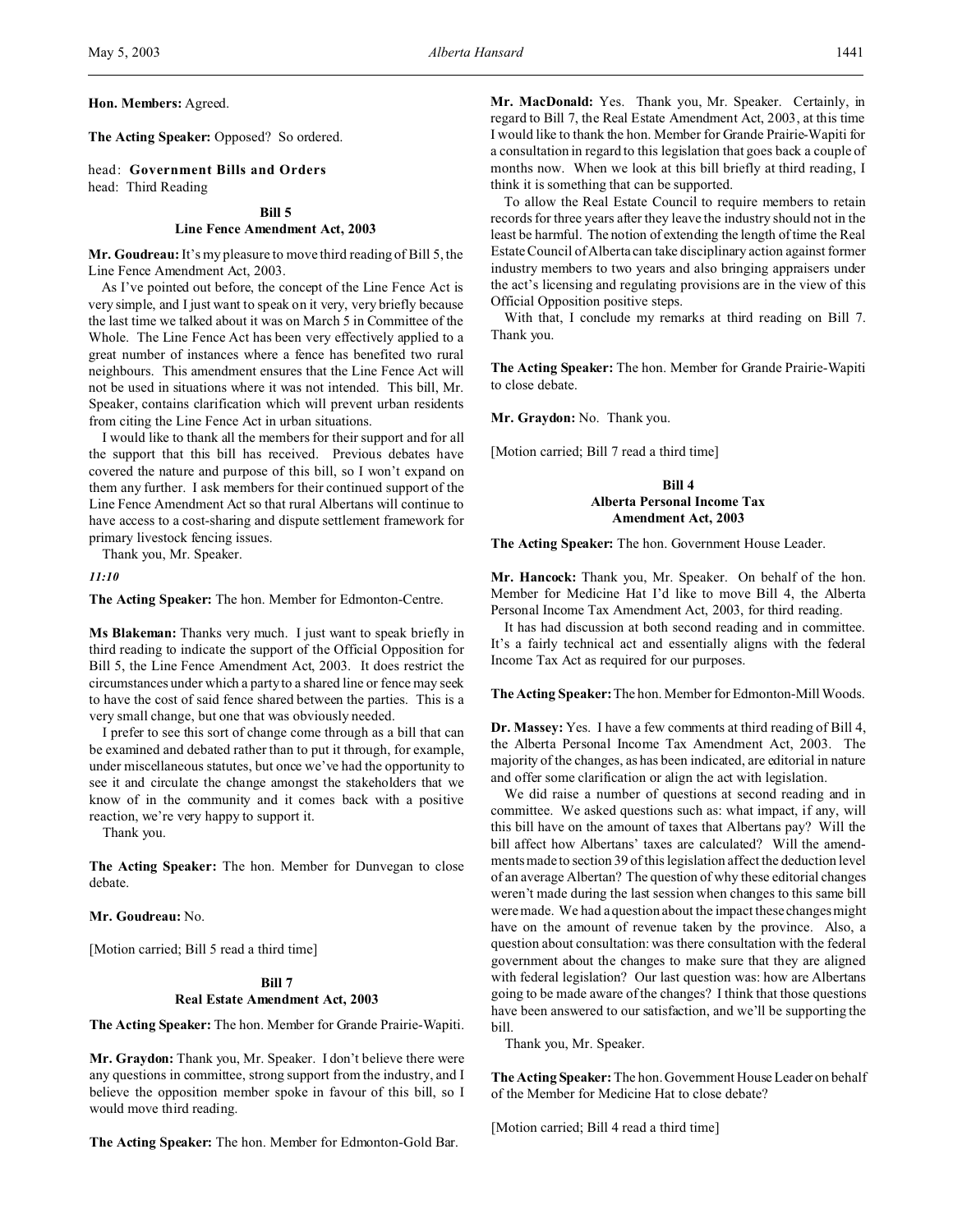## **Bill 9 Mines and Minerals Amendment Act, 2003**

**The Acting Speaker:** The hon. Government House Leader on behalf of the Minister of Sustainable Resource Development.

**Mr. Hancock:** Thank you, Mr. Speaker. I'd move Bill 9, the Mines and Minerals Amendment Act, 2003, for third reading.

**The Acting Speaker:** The hon. Member for Edmonton-Gold Bar.

**Mr. MacDonald:** Yes. Thank you very much, Mr. Speaker. In regard to Bill 9, the Mines and Minerals Amendment Act, 2003, at third reading this evening, certainly we are looking at three main purposes to this legislation: to mandate unique identifier codes to help the tracking and enforcement of exploration projects, equipment, and companies; to allow inspectors of exploration projects increased powers; and to allow the wholesale adoption of codes from other industries into the exploration regulations. Also, the Mines and Minerals Amendment Act here is going to allow the minister to issue stop orders.

Now, there are certainly some reservations and some cautions in regard to this legislation. The amendment does some good clarification of the Mines and Minerals Act and gives bigger teeth to the enforcement of the act, including giving more power to inspectors. However, there are some problems I would like to note at this time with the amendment, Mr. Speaker. In regard to Bill 9 the automatic adoption of codes from other industries could be trouble, and there are far too many references to regulations whose contents, as usual, are unknown. Further, the amendment allows the minister to exempt virtually anything from the act and its regulations potentially undermining the purpose.

However, there are many positive attributes to the bill. It is unfortunate that it is encumbered with escape clauses and references to unknown regulations.

At this time with those remarks I will cede the floor to any other hon. colleague who would like to speak at third reading in regard to Bill 9. Thank you.

**The Acting Speaker:**The hon. Government House Leader on behalf of the Minister of Sustainable Resource Development to close debate?

[Motion carried; Bill 9 read a third time]

### **Bill 11**

### **Auditor General Amendment Act, 2003**

**The Acting Speaker:** The hon. Member for Edmonton-Beverly-Clareview.

**Mr. Yankowsky:** Thank you, Mr. Speaker. I rise to move third reading of Bill 11, the Auditor General Amendment Act, 2003.

The Auditor General Amendment Act mandates a formal oath of office for the Auditor General, enhances the Auditor General's powers to call witnesses and outlines how to deal with those who don't appear, as well as filing of the Auditor General's reports in and out of session, among other things.

In closing, I want to again thank all those who spoke to Bill 11 in second reading and in Committee of the Whole, mostly in support of this important legislation, and I thank you for your anticipated support of Bill 11 in third reading.

## *11:20*

**The Acting Speaker:** The hon. Member for Edmonton-Centre.

**Ms Blakeman:** Thank you very much, Mr. Speaker. I'm pleased to be able as a member of the Public Accounts Committee . . .

**Mr. MacDonald:** Oh, you're a member of the Public Accounts Committee too.

**Ms Blakeman:** Yeah, I am, and at this point I think I'm the longest sitting member of this current incarnation of it.

A couple of things that this bill was looking to do: establishing that the Auditor General has to take an oath of office, which would be administered by the Speaker. I think that in fact that might have been requested by the Auditor General. Certainly, we're willing to support that. It did clarify language around referring directly to Executive Council and the president of Executive Council instead of the Lieutenant Governor. That kind of clarification is always helpful.

We had sought legal clarification about whether some of the language that was in Bill 11 might have changed the relationship and the operation of the Public Accounts Committee. We have in the Official Opposition received back information that has satisfied our concerns, and we are therefore willing to go forward and support Bill 11, the Auditor General Amendment Act, 2003. We were concerned that there was a change in wording that would have changed both the reporting and the operation of the Public Accounts Committee and the ability of the Auditor General to work with the Public Accounts Committee.

I will note that the current Auditor General has been very active in helping to educate members of the Public Accounts Committee on how to better question and hold the government accountable and how to better be able to readily glean information from the Auditor General's report. He's been very active with that along with his staff, and I commend him for that. I think it's going to give us a better Public Accounts Committee in the long run, and that is going to serve both this Assembly and Albertans better in the future, I think.

So I'm happy to support this amending act, Bill 11, in third reading. Thank you.

**The Acting Speaker:** The hon. Member for Edmonton-Beverly-Clareview to close debate.

**Mr. Yankowsky:** I have no further comment, Mr. Speaker, except to call the question.

[Motion carried; Bill 11 read a third time]

## **Bill 8 Health Foundations Act Repeal Act**

**Mr. Mar:** Mr. Speaker, I'd like to now move third reading of Bill 8, being the Health Foundations Act Repeal Act.

Thank you, sir.

**The Acting Speaker:** The hon. Member for Edmonton-Mill Woods.

**Dr. Massey:** Thank you, Mr. Speaker. We support Bill 8, the Health Foundations Act Repeal Act. As we've been informed, there are no foundations, and this doesn't affect the existing foundations. It's a matter of cleaning the act up, so we support it.

Thank you, Mr. Speaker.